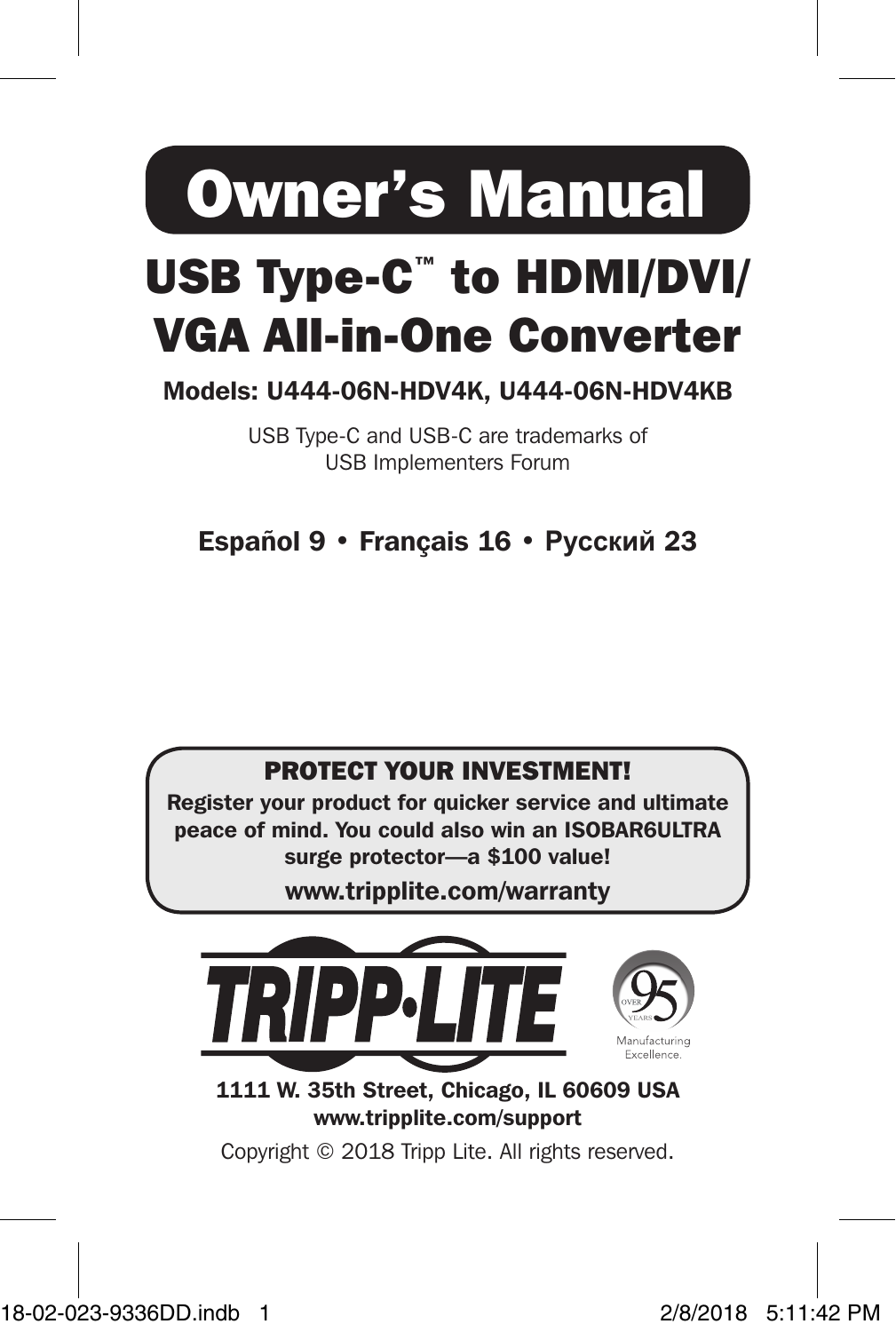## Product Features

- Connect a VGA, DVI or HDMI monitor to the USB Type-C or Thunderbolt™ 3 port on your laptop or computer
- Supports USB DisplayPort Alternate Mode, allowing you to transmit an audio/video signal via the USB Type-C port on your smartphone, tablet, Ultrabook or computer
- HDMI port supports 4K x 2K Ultra High Definition (UHD) video resolutions up to 3840 x 2160 @ 30 Hz
- DVI port supports single-link video resolutions up to 1920 x 1080 (1080p) @ 60 Hz
- VGA port supports video resolutions up to 1920 x 1200, including 1080p, @ 60 Hz
- HDCP v1.3 compatible
- Supports 36-bit Deep Color (12 bits per channel) max
- 7.1 channel surround sound audio supported via HDMI port
- Supports 300 MHz/3 Gbps per channel bandwidth (9 Gbps total)
- Specifically designed for use with MacBook®, Google Chromebook Pixel™ and all USB Type-C supported computers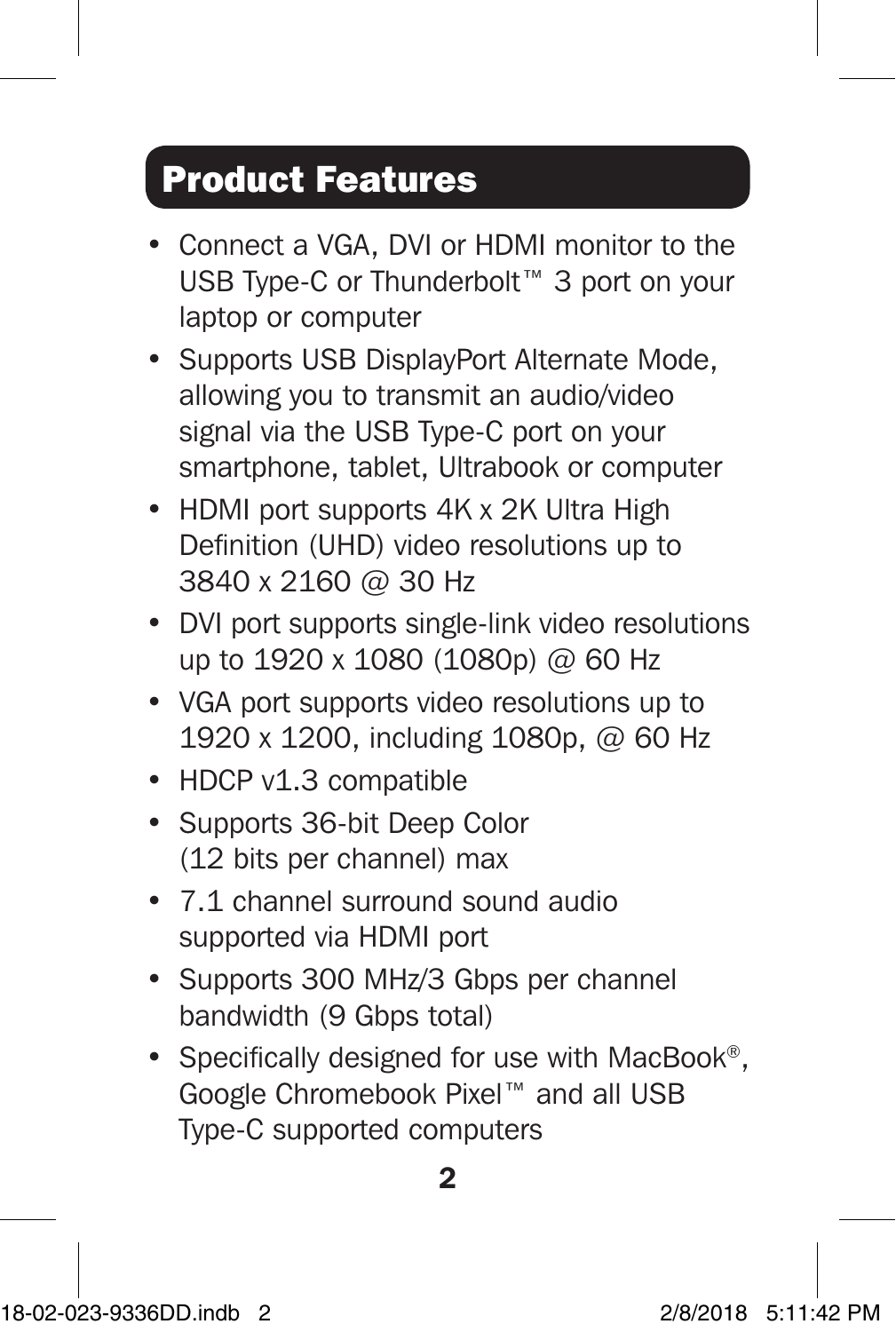## Product Features

- Low-profile design perfect for travel, tucking into your laptop bag when not in use
- Plug-and-Play; no software or drivers required

### Package Contents

- U444-06N-HDV4K (White) or U444-06N-HDV4KB (Black)
- Owner's Manual

### System Requirements

- USB Type-C device that supports USB Displayport Alternate Mode
- Monitor with a VGA, DVI or HDMI port

### Optional Accessories

- P502-Series High-Resolution VGA Cable with RGB Coax
- P561-Series DVI-D Single-Link Cables
- P569-XXX-CERT Premium High-Speed HDMI Cables

3

18-02-023-9336DD.indb 3 2/8/2018 5:11:42 PM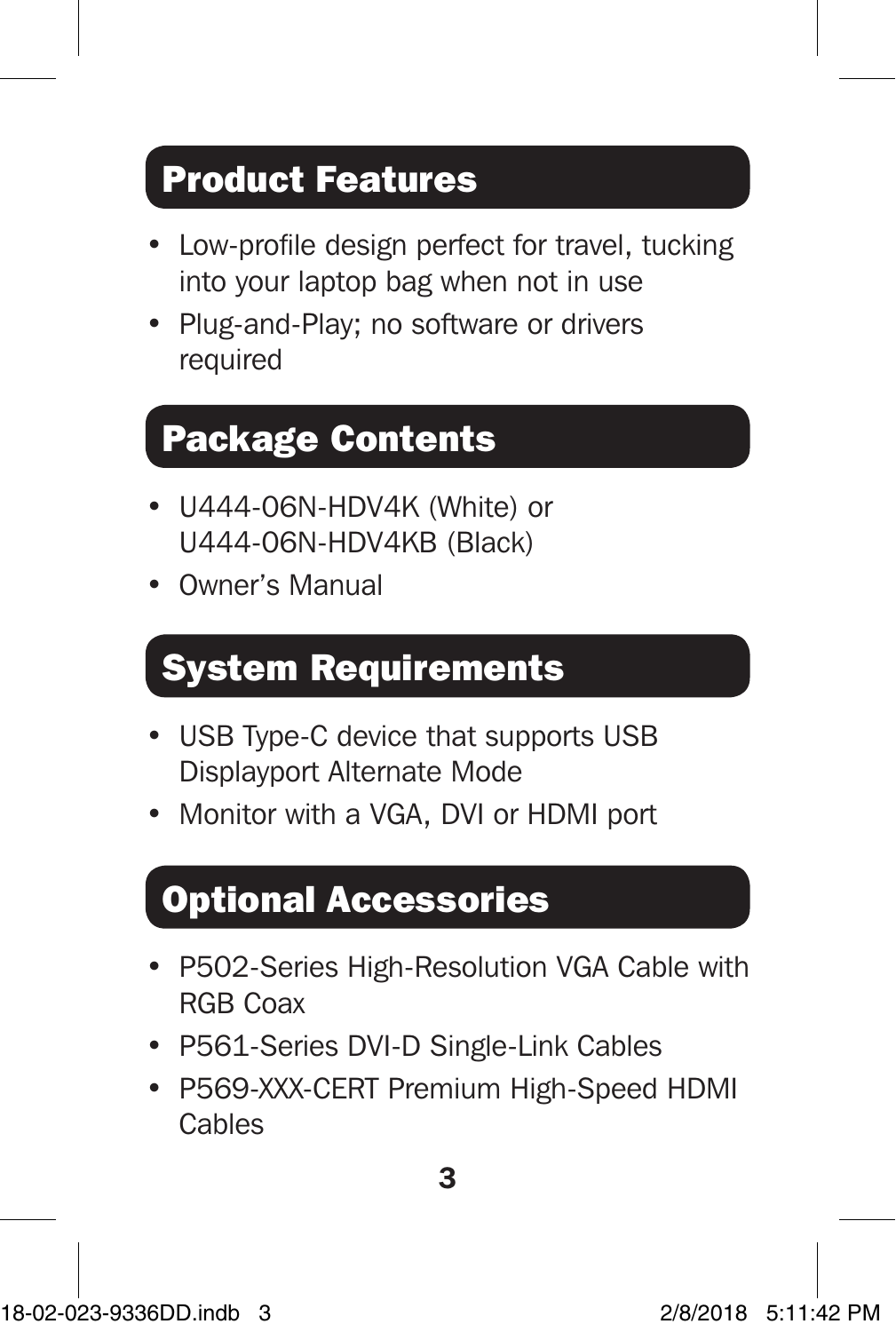## **Installation**

### *Notes:*

- *• Only one monitor can be connected at a time.*
- *• To connect a Mac to an HDMI monitor with audio, go to "System Preferences" and select "Sound." Click the "Output" tab and select your HDMI device from the list.*
- **1.** Connect the USB Type-C connector on the adapter to the USB Type-C port on your smartphone, tablet, Ultrabook or computer.
- 2. Connect a monitor to the VGA, DVI or HDMI port on the converter.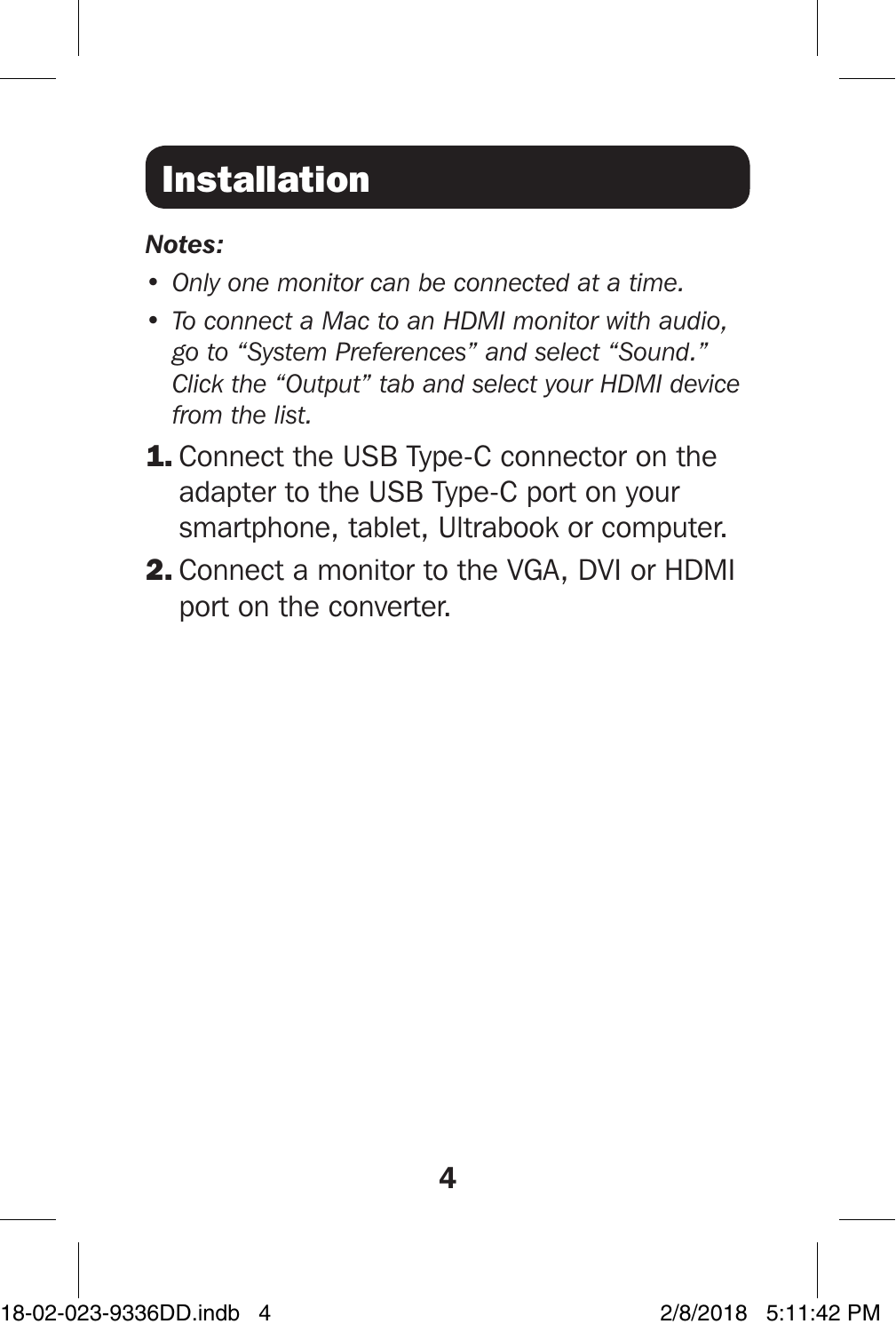## Specifications

| <b>Input Signal</b>  | USB Type-C                         |
|----------------------|------------------------------------|
| <b>Output Signal</b> | VGA, DVI and HDMI                  |
| Maximum HDMI         | 3840 x 2160, UHD 4K, @             |
| Resolution           | 30 Hz                              |
| Maximum DVI          | 1920 x 1080 (1080p) @              |
| Resolution           | 60 Hz                              |
| Maximum VGA          | 1920 x 1200, including             |
| Resolution           | 1080p @ 60 Hz                      |
| <b>Color Depth</b>   | 36-bit Deep Color                  |
|                      | (12 bits per channel)              |
| <b>Environmental</b> |                                    |
| Operating            | 32° to 113°F                       |
| Temperature          | (0 $\degree$ to 45 $\degree$ C)    |
| Storage              | $14^{\circ}$ to $158^{\circ}$ F    |
| Temperature          | $(-10^{\circ}$ to 70 $^{\circ}$ C) |
| Operating            | 10% to 85% RH.                     |
| Humidity             | Non-Condensing                     |
| Storage              | 5% to 90% RH,                      |
| Humidity             | Non-Condensing                     |
| Maximum Power        | 1.35W (5V @ 270mA)                 |
| Consumption          |                                    |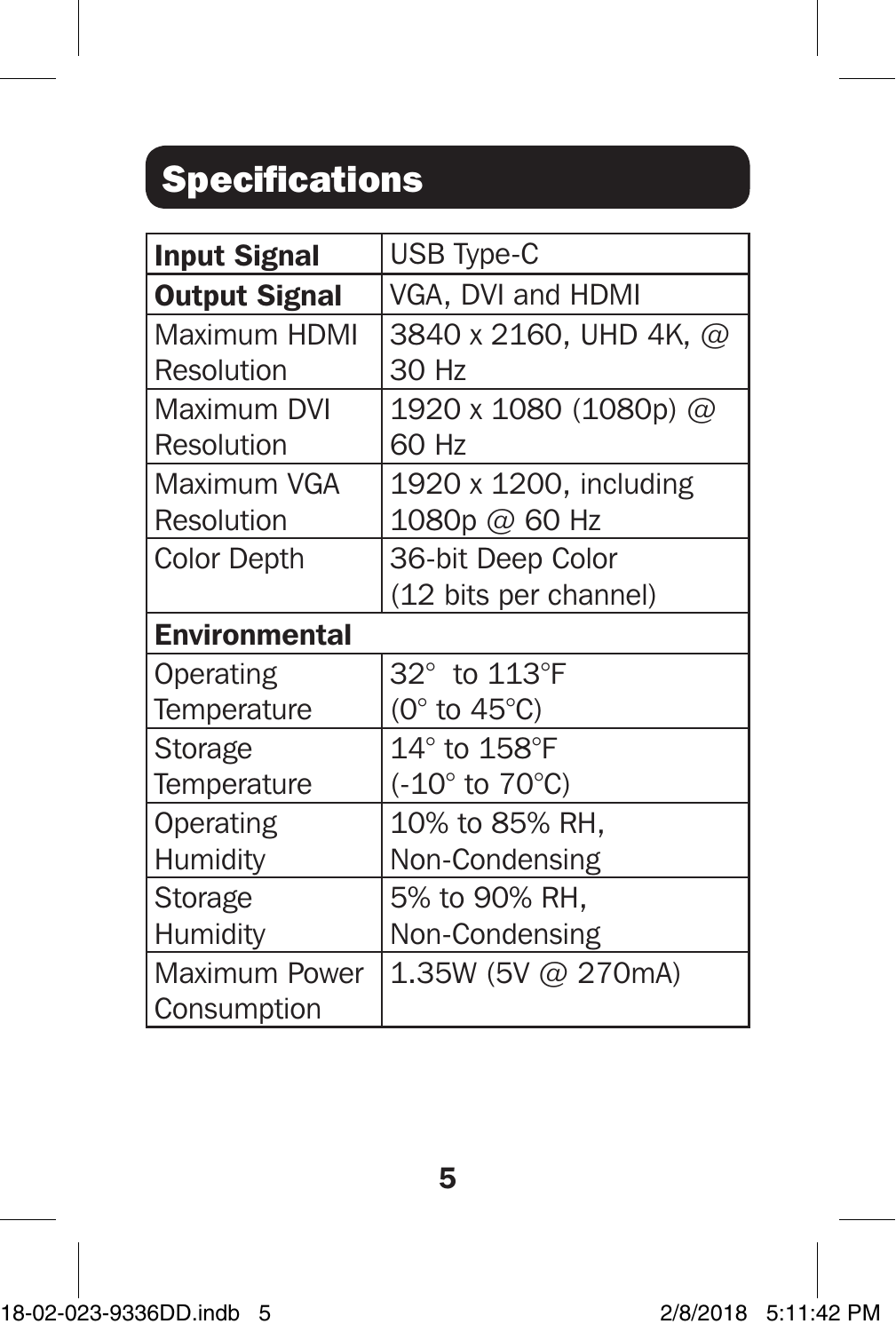## Warranty and Product Registration

### 3-Year Limited Warranty

TRIPP LITE warrants its products to be free from defects in materials and workmanship for a period of three (3) years from the date of initial purchase. TRIPP LITE's obligation under this warranty is limited to repairing or replacing (at its sole option) any such defective products. To obtain service under this warranty, you must obtain a Returned Material Authorization (RMA) number from TRIPP LITE or an authorized TRIPP LITE service center. Products must be returned to TRIPP LITE or an authorized TRIPP LITE service center with transportation charges prepaid and must be accompanied by a brief description of the problem encountered and proof of date and place of purchase. This warranty does not apply to equipment, which has been damaged by accident, negligence or misapplication or has been altered or modified in any way.

EXCEPT AS PROVIDED HEREIN, TRIPP LITE MAKES NO WARRANTIES, EXPRESS OR IMPLIED, INCLUDING WARRANTIES OF MERCHANTABILITY AND FITNESS FOR A PARTICULAR PURPOSE.

Some states do not permit limitation or exclusion of implied warranties; therefore, the aforesaid limitation(s) or exclusion(s) may not apply to the purchaser.

EXCEPT AS PROVIDED ABOVE, IN NO EVENT WILL TRIPP LITE BE LIABLE FOR DIRECT, INDIRECT, SPECIAL, INCIDENTAL OR CONSEQUENTIAL DAMAGES ARISING OUT OF THE USE OF THIS PRODUCT, EVEN IF ADVISED OF THE POSSIBILITY OF SUCH DAMAGE. Specifically, TRIPP LITE is not liable for any costs, such as lost profits or revenue, loss of equipment, loss of use of equipment, loss of software, loss of data, costs of substitutes, claims by third parties, or otherwise.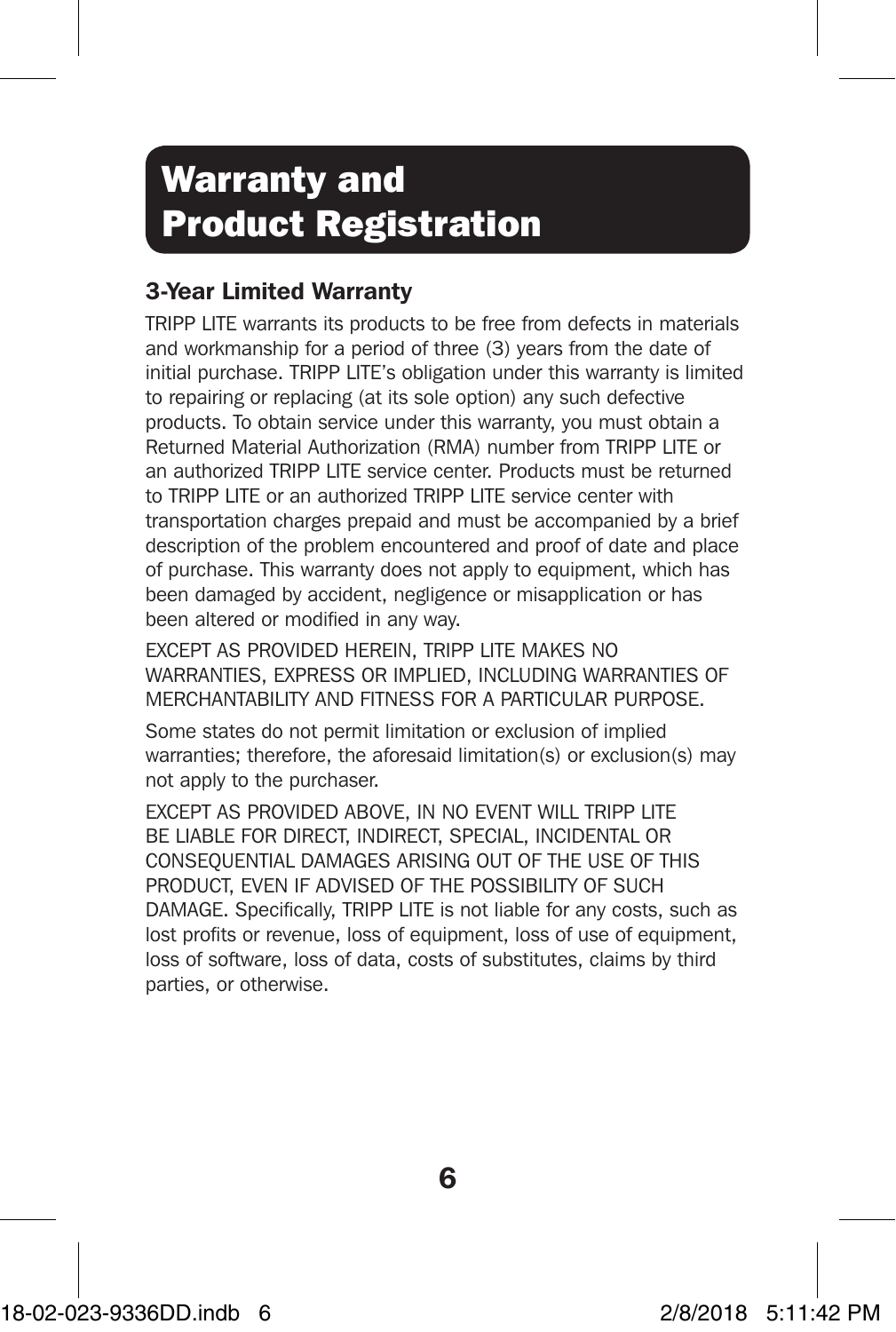## Warranty and Product Registration

### Product Registration

Visit www.tripplite.com/warranty today to register your new Tripp Lite product. You'll be automatically entered into a drawing for a chance to win a FREE Tripp Lite product!\*

\* No purchase necessary. Void where prohibited. Some restrictions apply. See website for details.

### FCC Notice, Class B

This device complies with part 15 of the FCC Rules. Operation is subject to the following two conditions: (1) This device may not cause harmful interference, and (2) this device must accept any interference received, including interference that may cause undesired operation.

Note: This equipment has been tested and found to comply with the limits for a Class B digital device, pursuant to part 15 of the FCC Rules. These limits are designed to provide reasonable protection against harmful interference in a residential installation. This equipment generates, uses and can radiate radio frequency energy and, if not installed and used in accordance with the instructions, may cause harmful interference to radio communications. However, there is no guarantee that interference will not occur in a particular installation. If this equipment does cause harmful interference to radio or television reception, which can be determined by turning the equipment off and on, the user is encouraged to try to correct the interference by one or more of the following measures:

- Reorient or relocate the receiving antenna.
- Increase the separation between the equipment and receiver.
- Connect the equipment into an outlet on a circuit different from that to which the receiver is connected.
- Consult the dealer or an experienced radio/TV technician for help.

Any changes or modifications to this equipment not expressly approved by Tripp Lite could void the user's authority to operate this equipment.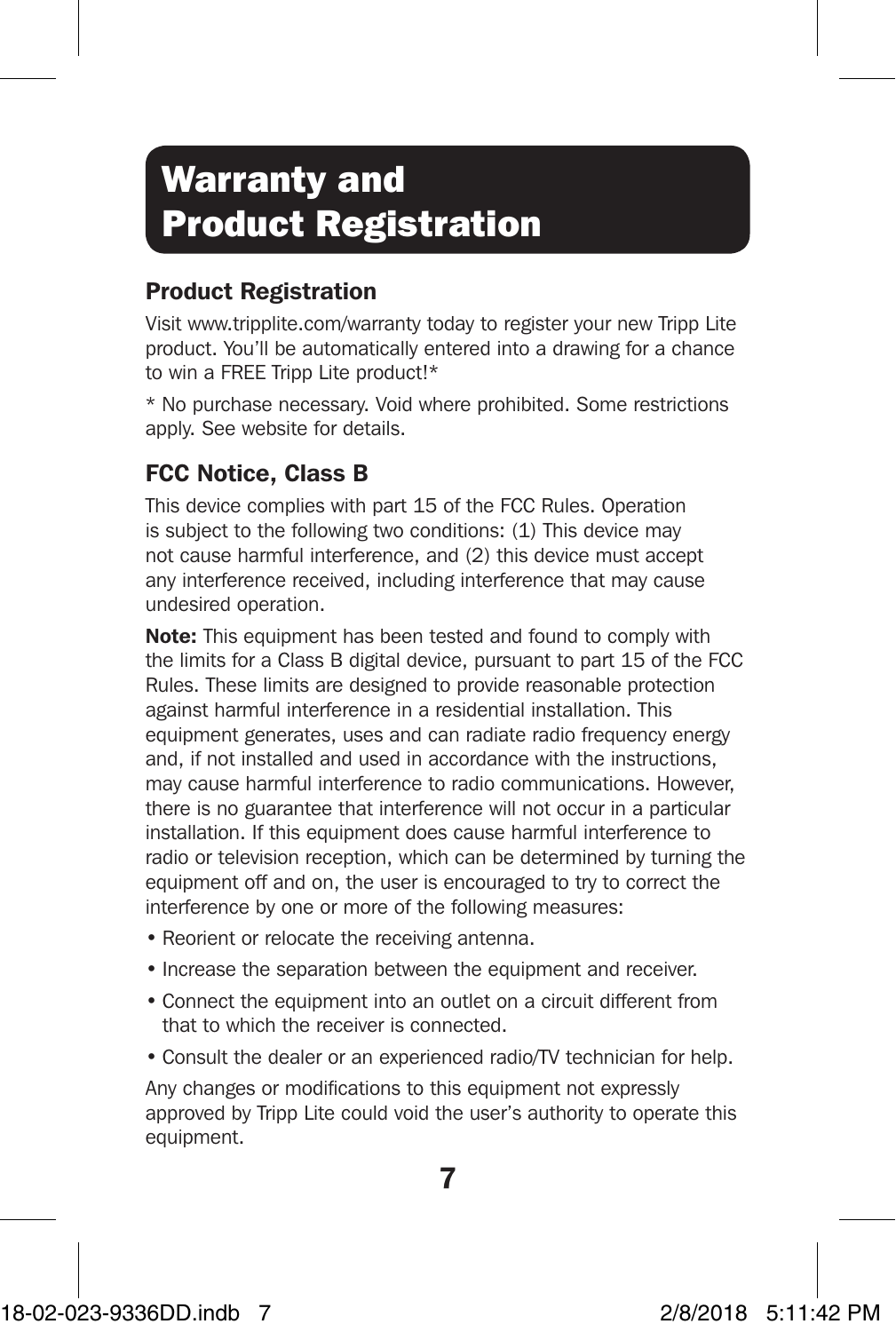## Warranty and Product Registration

### WEEE Compliance Information for Tripp Lite Customers and Recyclers (European Union)



Under the Waste Electrical and Electronic Equipment (WEEE) Directive and implementing regulations, when customers buy new electrical and electronic equipment from Tripp Lite they are entitled to:

- Send old equipment for recycling on a one-for-one, like-forlike basis (this varies depending on the country)
- Send the new equipment back for recycling when this ultimately becomes waste

Use of this equipment in life support applications where failure of this equipment can reasonably be expected to cause the failure of the life support equipment or to significantly affect its safety or effectiveness is not recommended.

Tripp Lite has a policy of continuous improvement. Specifications are subject to change without notice.



1111 W. 35th Street, Chicago, IL 60609 USA www.tripplite.com/support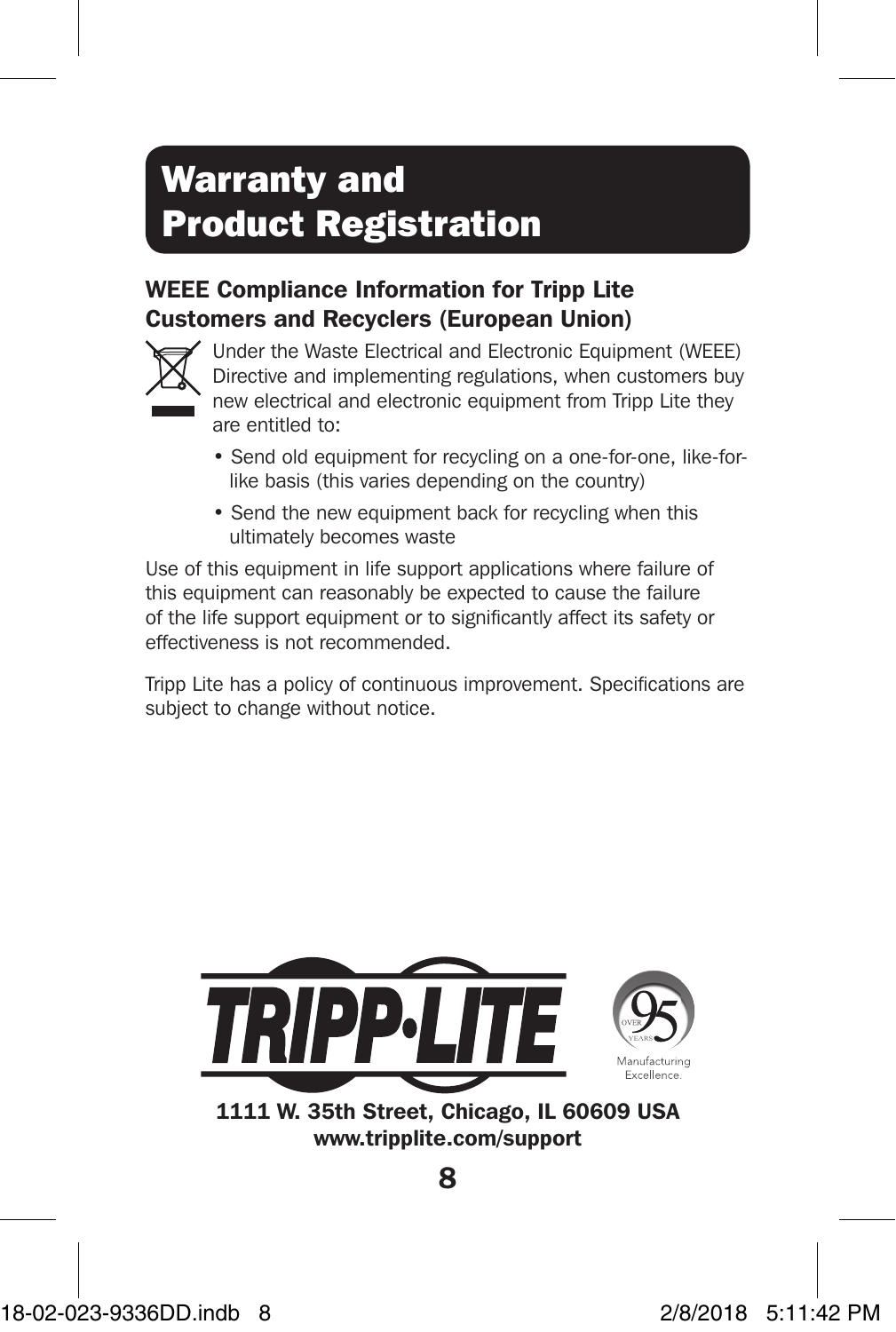# Manual del Propietario

# Convertidor Todo en Uno de USB Type-C™ a HDMI / DVI / VGA

### Modelos: U444-06N-HDV4K, U444-06N-HDV4KB

USB Type-C y USB-C son marcas comerciales registradas del USB Implementers Forum

English 1 • Français 16 • **Русский** 23



1111 W. 35th Street, Chicago, IL 60609 EE UU www.tripplite.com/support

Copyright © 2018 Tripp Lite. Todos los derechos reservados.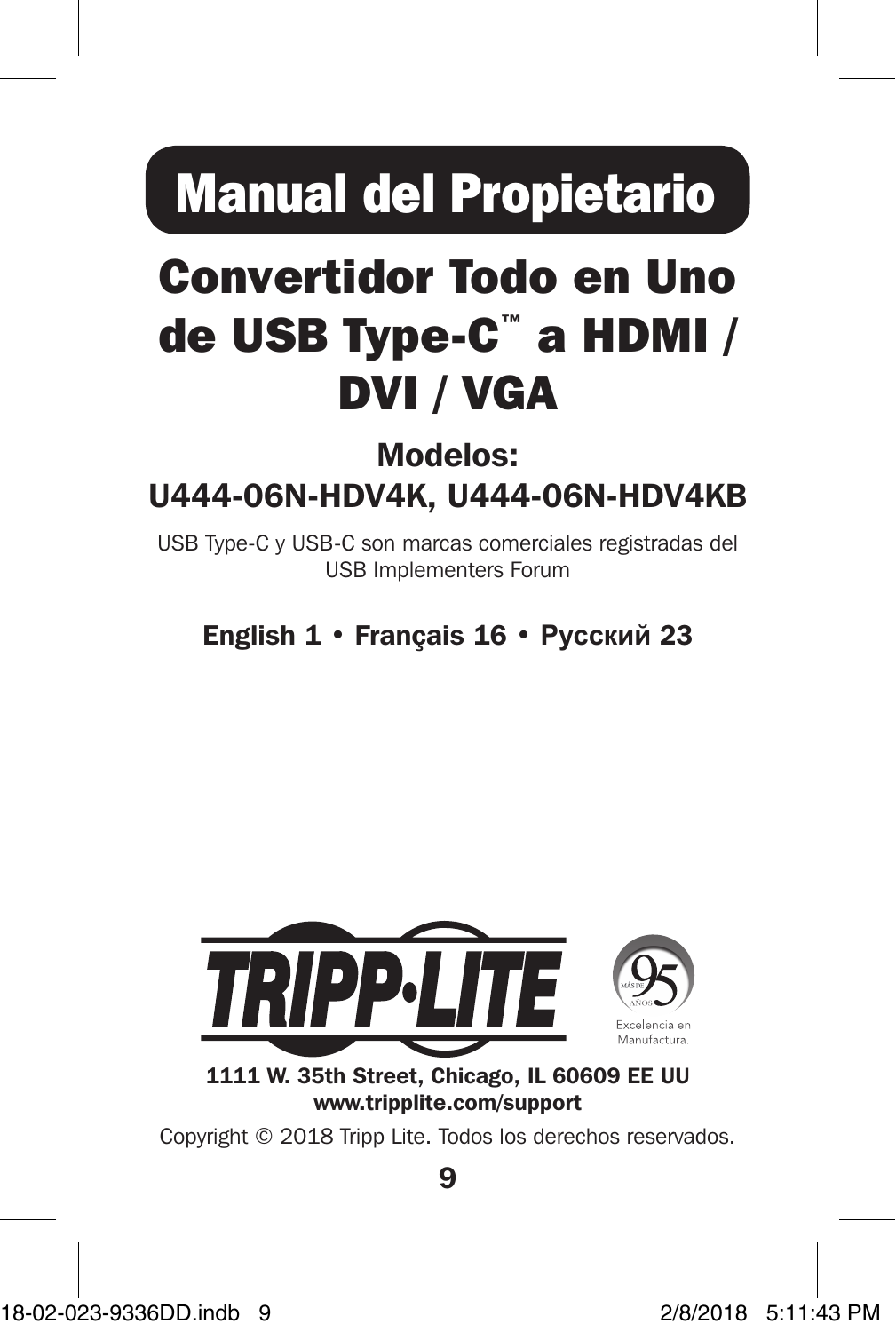## Características del Producto

- Conecte un monitor VGA, DVI o HDMI al puerto USB Type-C o Thunderbolt™ 3 en su laptop o computadora
- Soporta USB DisplayPort de Modo Alterno, permitiéndole transmitir una señal de audio y video mediante el puerto USB Type-C en su smartphone, tableta, Ultrabook o computadora
- El puerto HDMI soporta resoluciones de video de 4K x 2K Ultra Alta Definición (UHD) hasta 3840 x 2160 @ 30 Hz
- El puerto DVI soporta resoluciones de video de Conexión Única de hasta 1920 x 1080 (1080p) @ 60 Hz
- El puerto VGA soporta resoluciones de video hasta 1920 x 1200, incluyendo 1080p, @ 60 Hz
- Compatible con HDCP v1.3
- Soporta Color Verdadero de 36 bits (12 bits por canal) máximo
- Audio de sonido envolvente de 7.1 canales soportado mediante puerto HDMI
- Soporta 300 MHz / 3 Gbps por ancho de banda de canal (9 Gbps en total)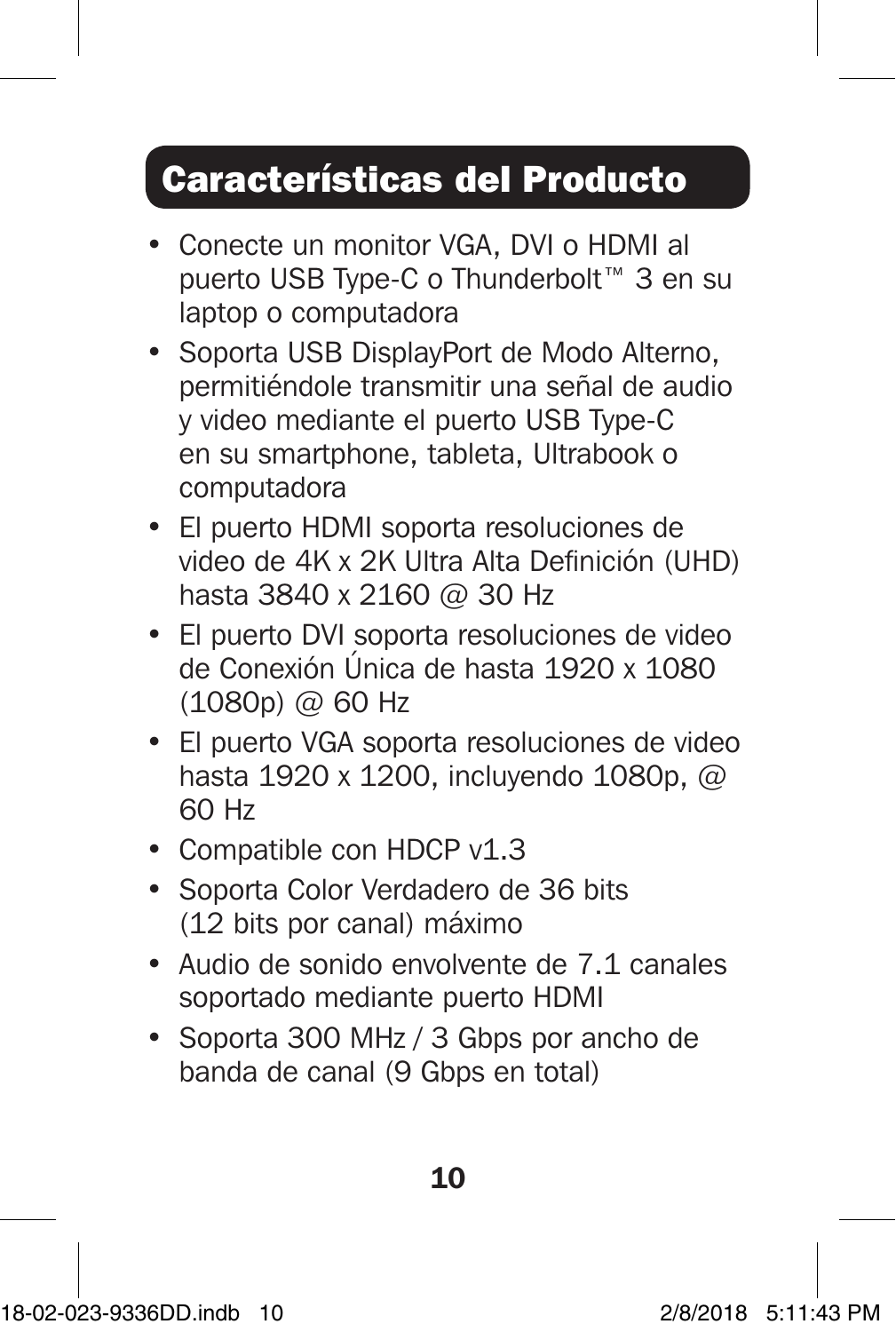## Características del Producto

- Diseñado específicamente para uso con MacBook®, Google Chromebook Pixel™ y todas las computadoras soportadas por USB Type-C
- Su diseño de bajo perfil es perfecto para viajar y guardarlo en su maletín para laptop cuando no se use.
- Conectar y Usar-No requiere software ni controladores

### Contenido del Empaque

- U444-06N-HDV4K (Blanco) o U444-06N-HDV4KB (Negro)
- Manual del Propietario

### Requisitos del Sistema

- Dispositivo USB Type-C que soporte USB DisplayPort Modo Alterno
- Monitor con un puerto VGA, DVI o HDMI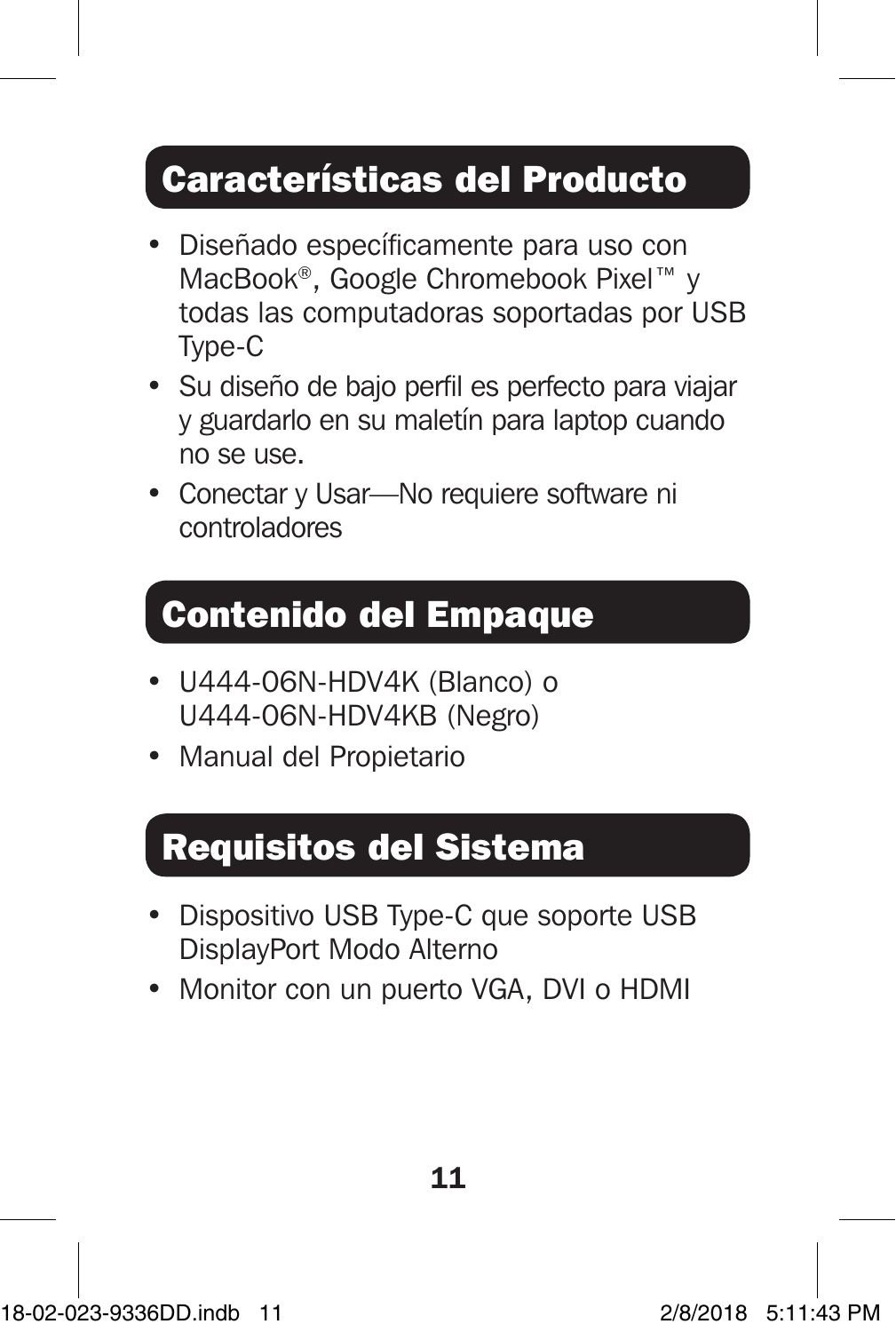### Accesorios Opcionales

- Cable VGA de Alta Resolución de la Serie P502 con RGB Coaxial
- Cables de Enlace Sencillo DVI-D Serie P561
- Cables Premium HDMI de Alta Velocidad P569-XXX-CERT

## **Instalación**

### *Notas:*

- *• Solo puede conectarse un monitor a la vez.*
- *• Para conectar una Mac a un monitor HDMI con audio, vaya a "Preferencias del Sistema" y seleccione "Sonido". Haga click en la pestaña de "Salida" y seleccione su dispositivo HDMI de la lista.*
- 1. Conecte el conector USB Type-C en el adaptador al puerto USB Type-C en su smartphone, tableta, Ultrabook o computadora.
- 2. Conecte un monitor al puerto VGA, DVI o HDMI en el convertidor.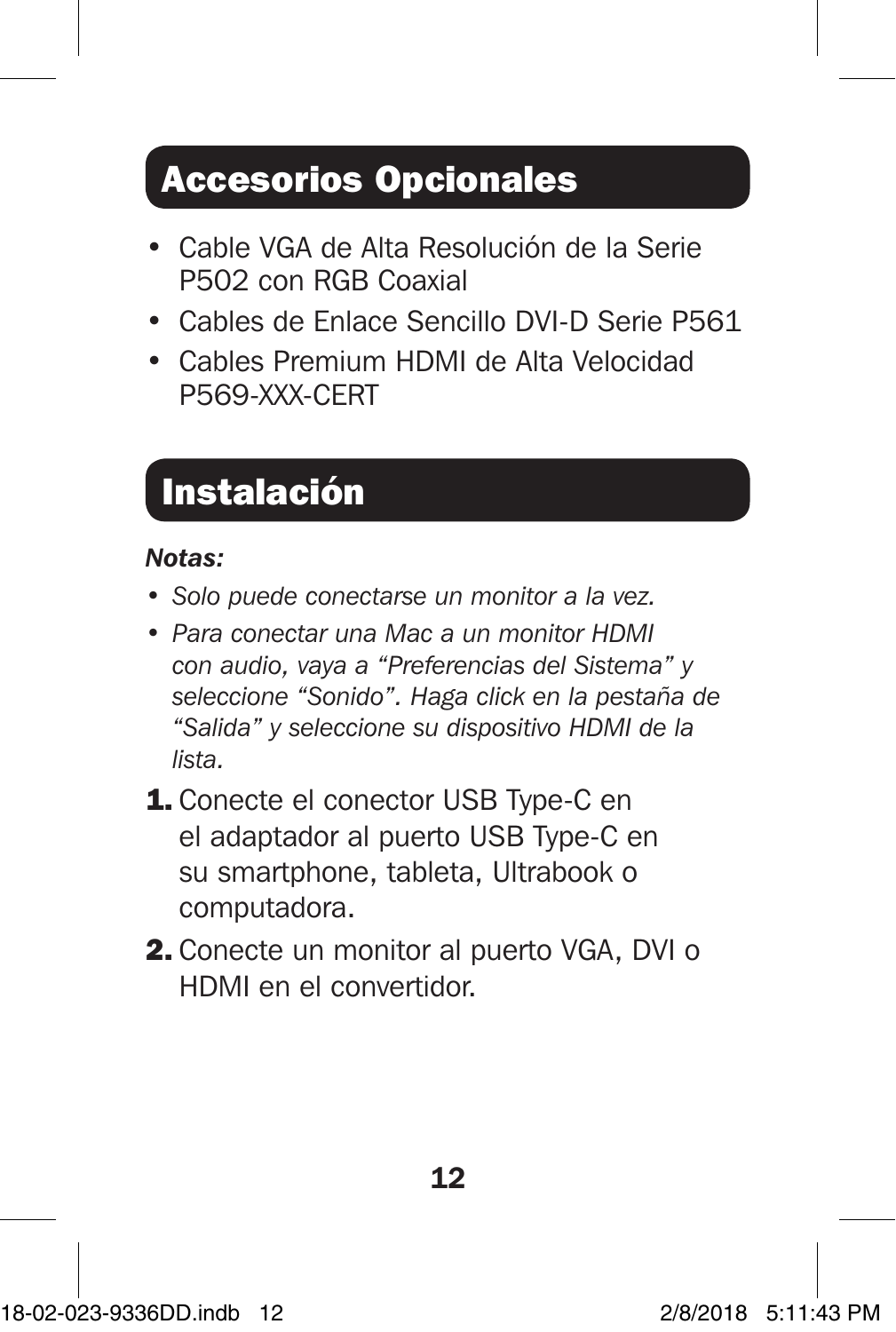# Especificaciones

| Señal de         | USB Type-C                 |
|------------------|----------------------------|
| Entrada          |                            |
| Señal de Salida  | VGA, DVI y HDMI            |
| Máxima           | 3840 x 2160, UHD 4K, @     |
| Resolución HDMI  | 30 Hz                      |
| Máxima           | 1920 x 1080 (1080p) @      |
| Resolución DVI   | 60 Hz                      |
| Máxima           | 1920 x 1200, incluyendo    |
| Resolución VGA   | 1080p @ 60 Hz              |
| Color Verdadero  | Color Verdadero de 36 bits |
|                  | (12 bits por canal)        |
| <b>Ambiental</b> |                            |
| Temperatura de   | 0 °C a 45 °C [32 °F a      |
| Operación        | 113 °F1                    |
|                  |                            |
| Temperatura de   | -10 °C a 70 °C             |
| Almacenamiento   | [14 °F a 158 °F]           |
| Humedad de       | HR de 10% a 85%,           |
| Operación        | Sin Condensación           |
| Humedad de       | HR de 5% a 90%,            |
| Almacenamiento   | Sin Condensación           |
| Consumo          | 1.35W (5V @ 270mA)         |
| Máximo de        |                            |
| Potencia         |                            |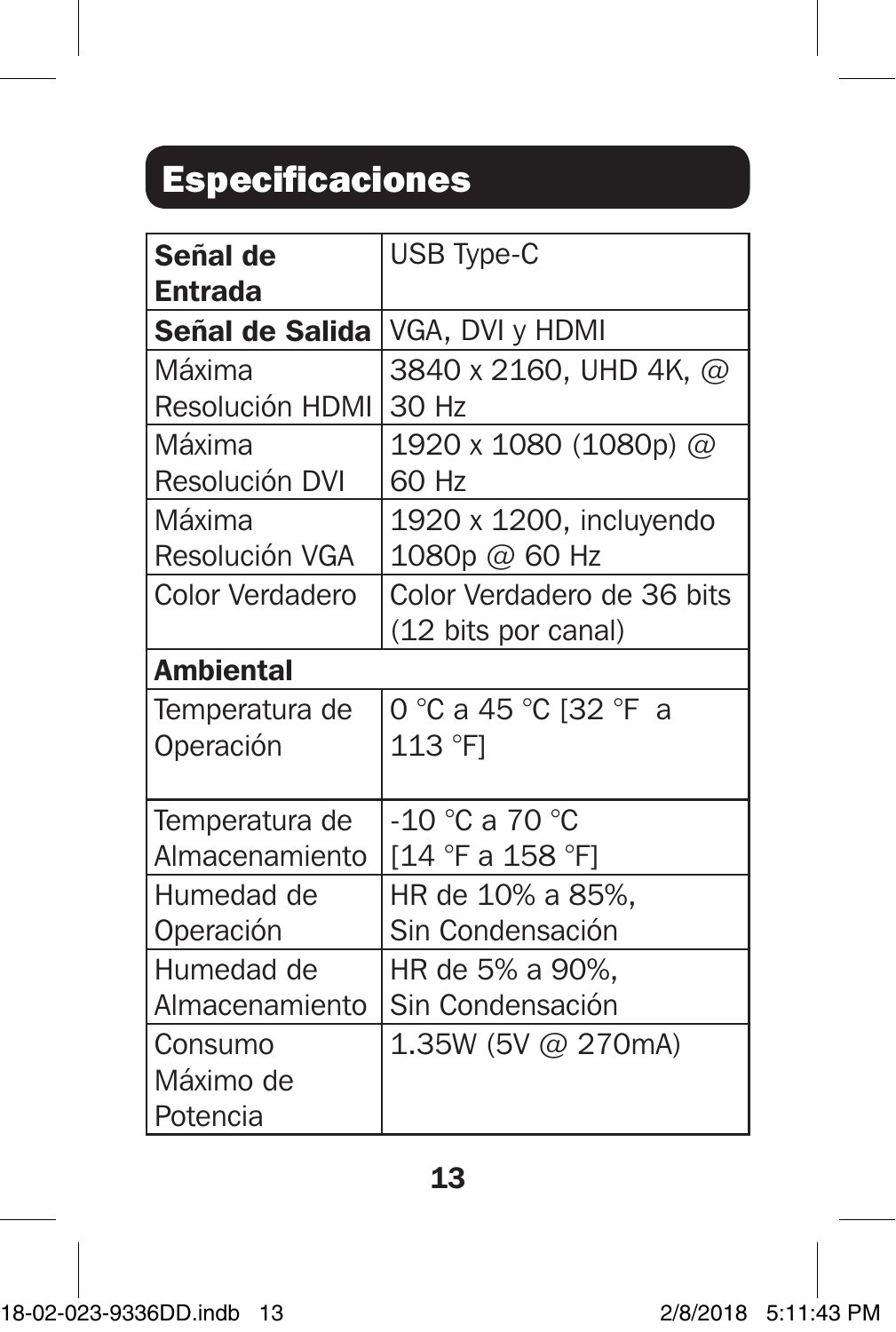### Garantía

### Garantía limitada por 3 años

TRIPP LITE garantiza por tres (3) años desde la fecha de compra inicial que este producto no tiene defectos de materiales ni de mano de obra. La obligación TRIPP LITE bajo esta garantía está limitada a la reparación o reemplazo (A su entera discreción) de cualquier producto defectuoso. Para obtener servicio bajo esta garantía, debe obtener un número de Autorización de Devolución de Mercancía (RMA) de TRIPP LITE o de un centro de servicio autorizado de TRIPP LITE. Los productos deben ser regresados a TRIPP LITE o a un centro de servicio autorizado de TRIPP LITE con los cargos de transporte prepagados y deben acompañarse con una breve descripción del problema y un comprobante de la fecha y el lugar de compra. Esta garantía no se aplica a equipos que hayan sido dañados por accidente, negligencia o mal uso, o hayan sido alterados o modificados de alguna manera.

EXCEPTO COMO SE INDICA EN EL PRESENTE, TRIPP LITE NO HACE GARANTÍAS EXPRESAS O IMPLÍCITAS, INCLUIDAS GARANTÍAS DE COMERCIABILIDAD Y ADECUACIÓN PARA UN PROPÓSITO PARTICULAR.

Algunos estados no permiten la limitación o exclusión de garantías implícitas; por lo tanto, las limitaciones o exclusiones antes mencionadas pueden no aplicarse al comprador.

EXCEPTO COMO SE INDICA ANTERIORMENTE, EN NINGÚN CASO TRIPP LITE SERÁ RESPONSABLE POR DAÑOS DIRECTOS, INDIRECTOS, ESPECIALES, INCIDENTALES O CONSECUENTES QUE SURJAN DEL USO DE ESTE PRODUCTO, INCLUSO SI SE ADVIERTE SOBRE LA POSIBILIDAD DE TAL DAÑO. Específicamente, TRIPP LITE no es responsable por ningún costo, como pérdida de utilidades o ingresos, pérdida de equipos, pérdida del uso de equipos, pérdida de software, pérdida de datos, costos de sustituciones, reclamaciones de terceros o de cualquier otra forma.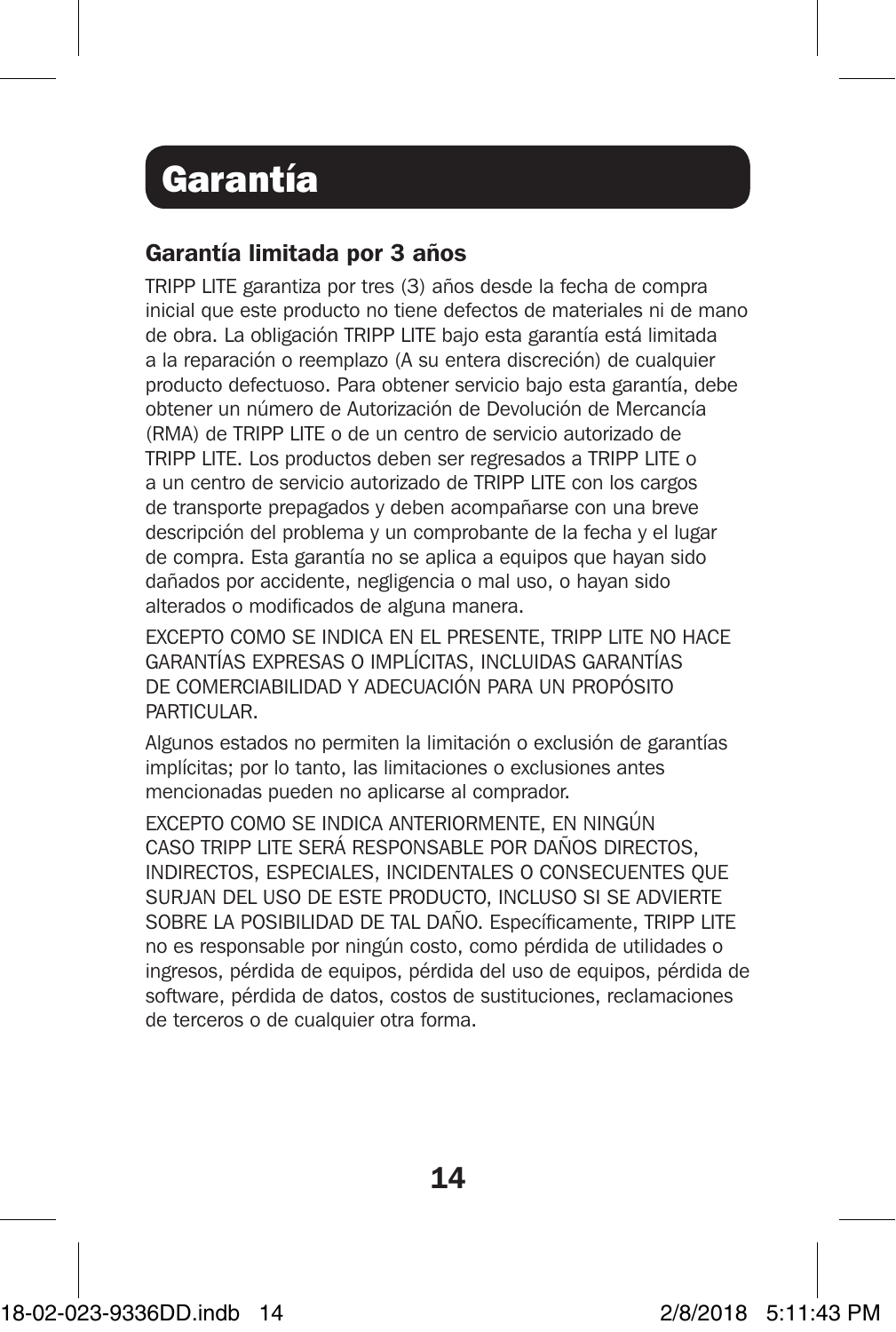## Garantía

### Información de Cumplimiento con WEEE para Clientes y Recicladores de Tripp Lite (Unión Europea)



Bajo la Directiva de Desechos de Equipos Eléctricos y Electrónicos (WEEE) [Waste Electrical and Electronic Equipment] y regulaciones aplicables, cuando los clientes adquieren un nuevo equipo eléctrico y electrónico de Tripp Lite están obligados a:

- Enviar el equipo viejo a reciclaje en una base de uno por uno, semejante por semejante (esto varía de un país a otro)
- Regresar el equipo nuevo para reciclaje una vez que finalmente sea un desecho

No se recomienda el uso de este equipo en aplicaciones de soporte de vida en donde razonablemente se pueda esperar que la falla de este equipo cause la falla del equipo de soporte de vida o afectar significativamente su seguridad o efectividad.

Tripp Lite tiene una política de mejora continua. Las especificaciones están sujetas a cambios sin previo aviso.



www.tripplite.com/support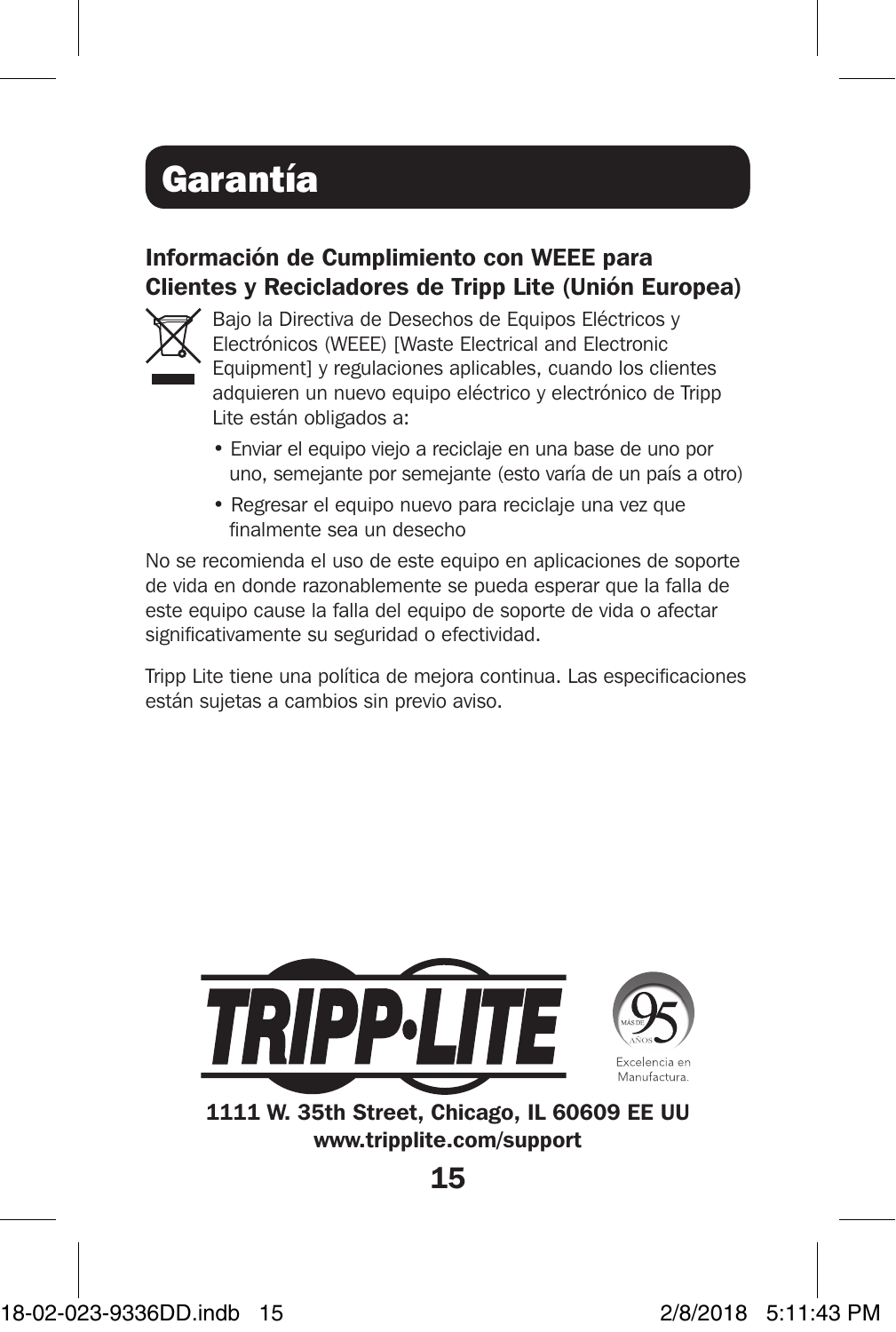# Manuel de l'utilisateur

# Convertisseur tout-en-un de USB Type-C™ à HDMI/ DVI/VGA

### Modèles : U444-06N-HDV4K, U444-06N-HDV4KB

USB Type-C et USB-C sont des marques de commerce de USB Implementers Forum.

English 1 • Español 9 • **Русский** 23



1111 W. 35th Street, Chicago, IL 60609 USA www.tripplite.com/support

Droits d'auteur © 2018 Tripp Lite. Tous droits réservés.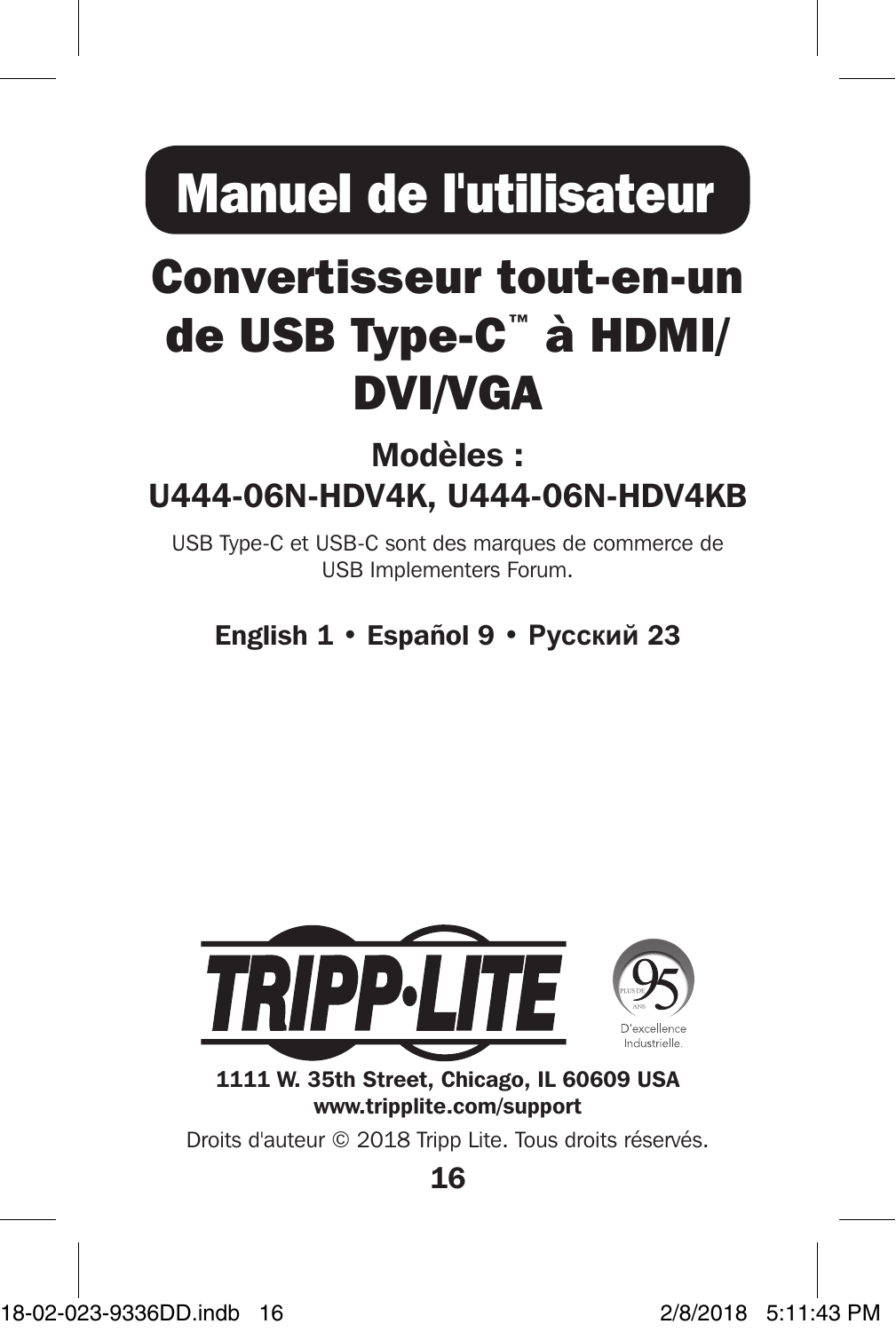### Caractéristiques du produit

- Raccorder un moniteur VGA, DVI ou HDMI au port USB Type-C ou Thunderbolt™ sur l'ordinateur portatif ou l'ordinateur.
- Prend en charge le mode alternatif USB DisplayPort, permettant ainsi la transmission d'un signal audio/vidéo via le port USB Type-C sur un téléphone intelligent, une tablette, un Ultrabook ou un ordinateur
- Le port HDMI prend en charge des résolutions vidéo ultra-haute définition (UHD) 4K x 2K jusqu'à 3 840 × 2 160 @ 30 Hz.
- Le port DVI prend en charge des résolutions vidéo à liaison simple jusqu'à 1 920 x 1 080  $(1080 p)$  @ 60 Hz.
- Le port VGA prend en charge des résolutions vidéo jusqu'à 1 920 x 1 200, y compris 1 080 p, @ 60 Hz.
- Compatible HDCP v1.3
- Prend en charge 36 bits Deep Color (12 bits par canal) maximum
- Prend en charge les systèmes ambiophoniques de 7,1 canaux pris en charge via le port HDMI
- Prend en charge une bande passante de 300 MHz/3 Gbps par canal (9 Gbps au total)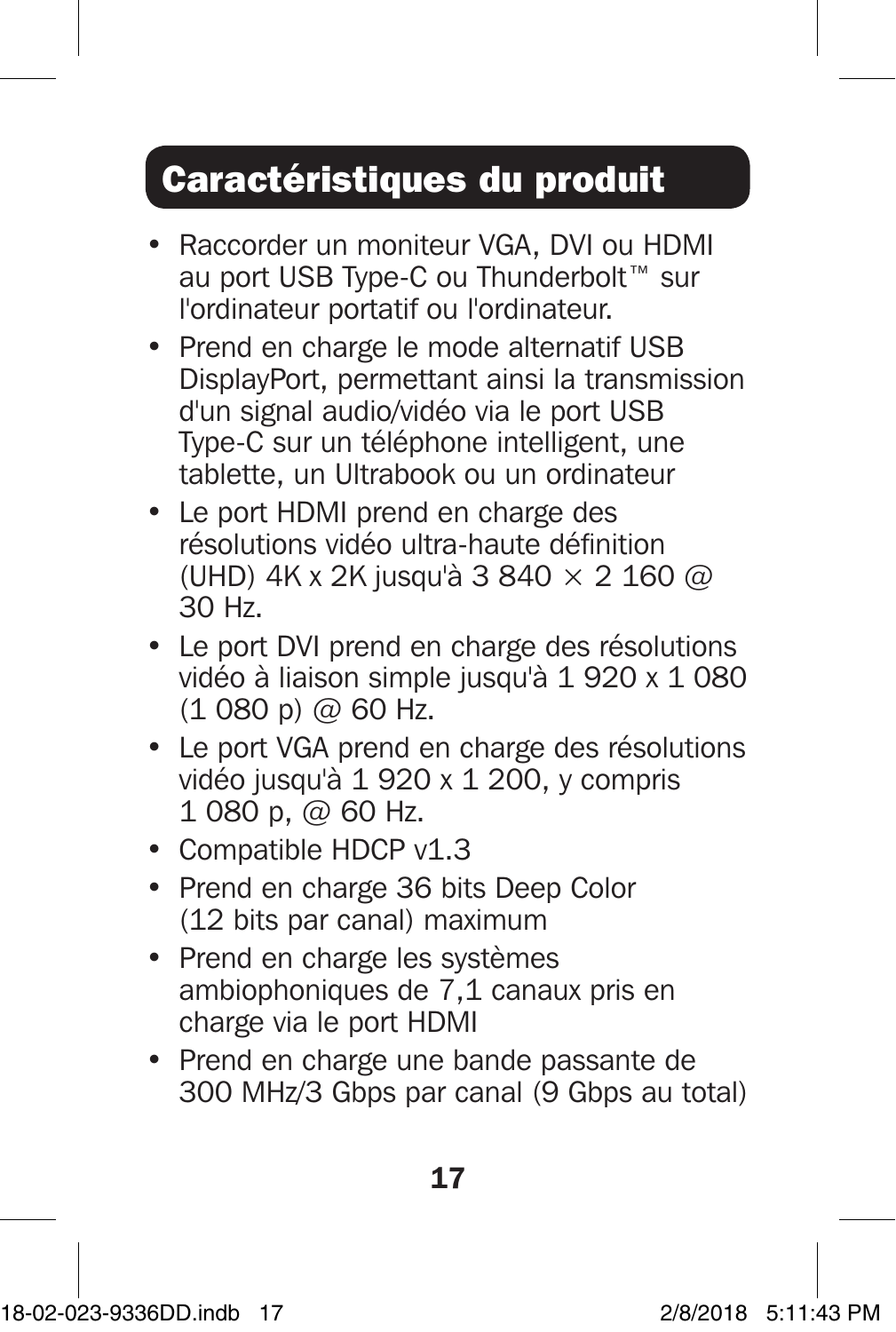### Caractéristiques du produit

- Spécialement conçu pour être utilisé avec le MacBook®, Google Chromebook Pixel™ et les ordinateurs prenant en charge USB Type-C
- Conception mince parfaite pour le voyage, l'appareil peut être rangé dans un sac d'ordinateur portable lorsqu'il n'est pas utilisé
- Prêt à l'emploi; aucun logiciel ou lecteur requis

### Contenu de l'emballage

- U444-06N-HDV4K (Blanc) ou U444-06N-HDV4KB (Noir)
- Manuel de l'utilisateur

### Configuration requise

- Appareil USB Type-C qui prend en charge le mode alternatif USB DisplayPort
- Moniteur avec un port VGA, DVI ou HDMI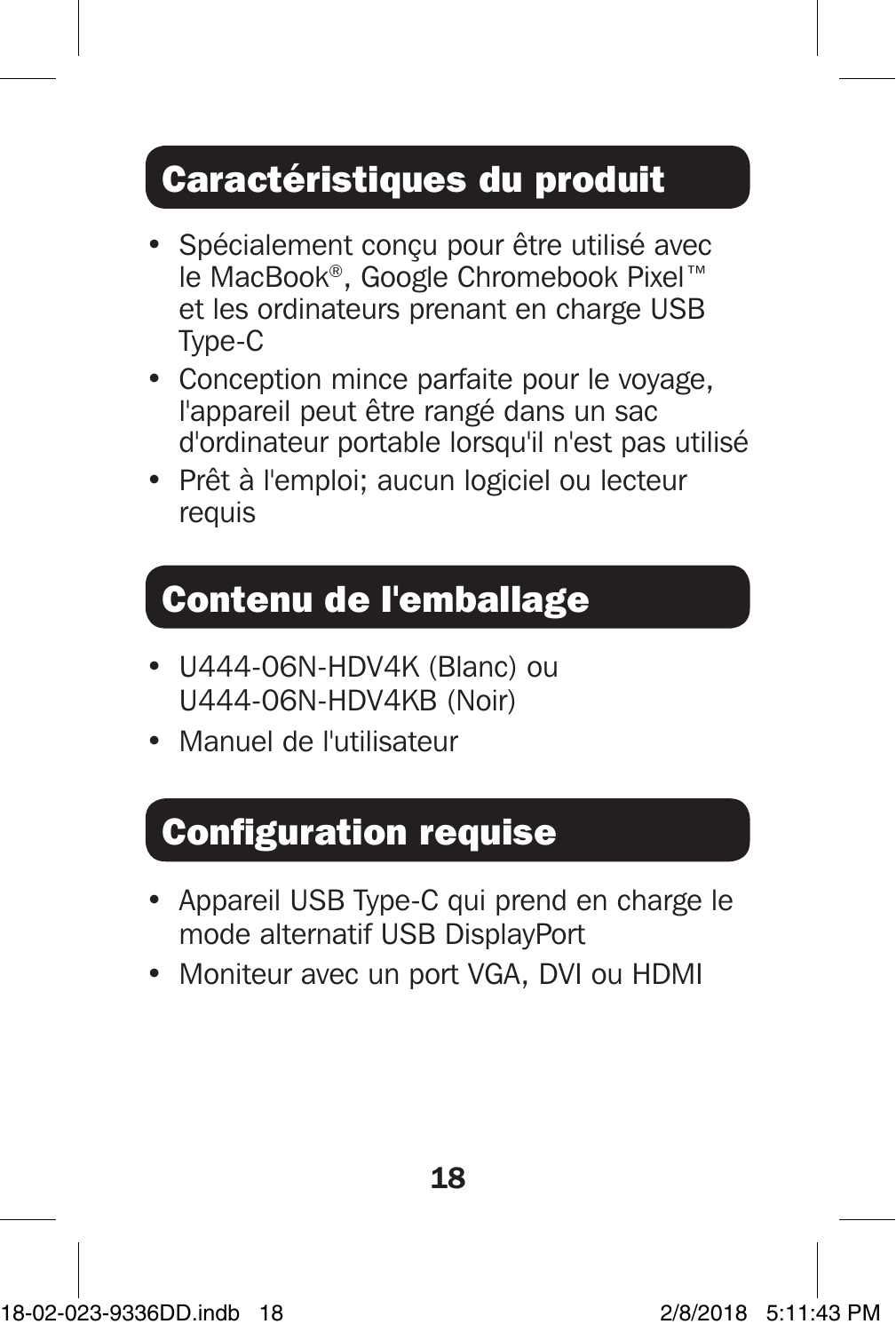### Accessoires en option

- Câbles VGA haute résolution de la série P502 avec câble coaxial RGB
- Câbles à liaison simple DVI-D de la série P561
- Câbles HDMI haute vitesse de haute qualité P569-XXX-CERT

### Installation

### *Remarques :*

- *• Un seul moniteur peut être raccordé à la fois.*
- *• Pour raccorder un ordinateur Mac à un moniteur HDMI avec audio, se rendre à « System Preferences » (préférences du système), puis sélectionner « Sound » (son). Cliquer ensuite sur l'onglet « Output » (sortie), puis sélectionner l'appareil HDMI dans la liste.*
- 1. Raccorder le connecteur USB Type-C sur l'adaptateur au port USB Type-C sur un téléphone intelligent, une tablette, un Ultrabook ou un ordinateur.
- 2. Raccorder un moniteur au port VGA, DVI ou HDMI du convertisseur.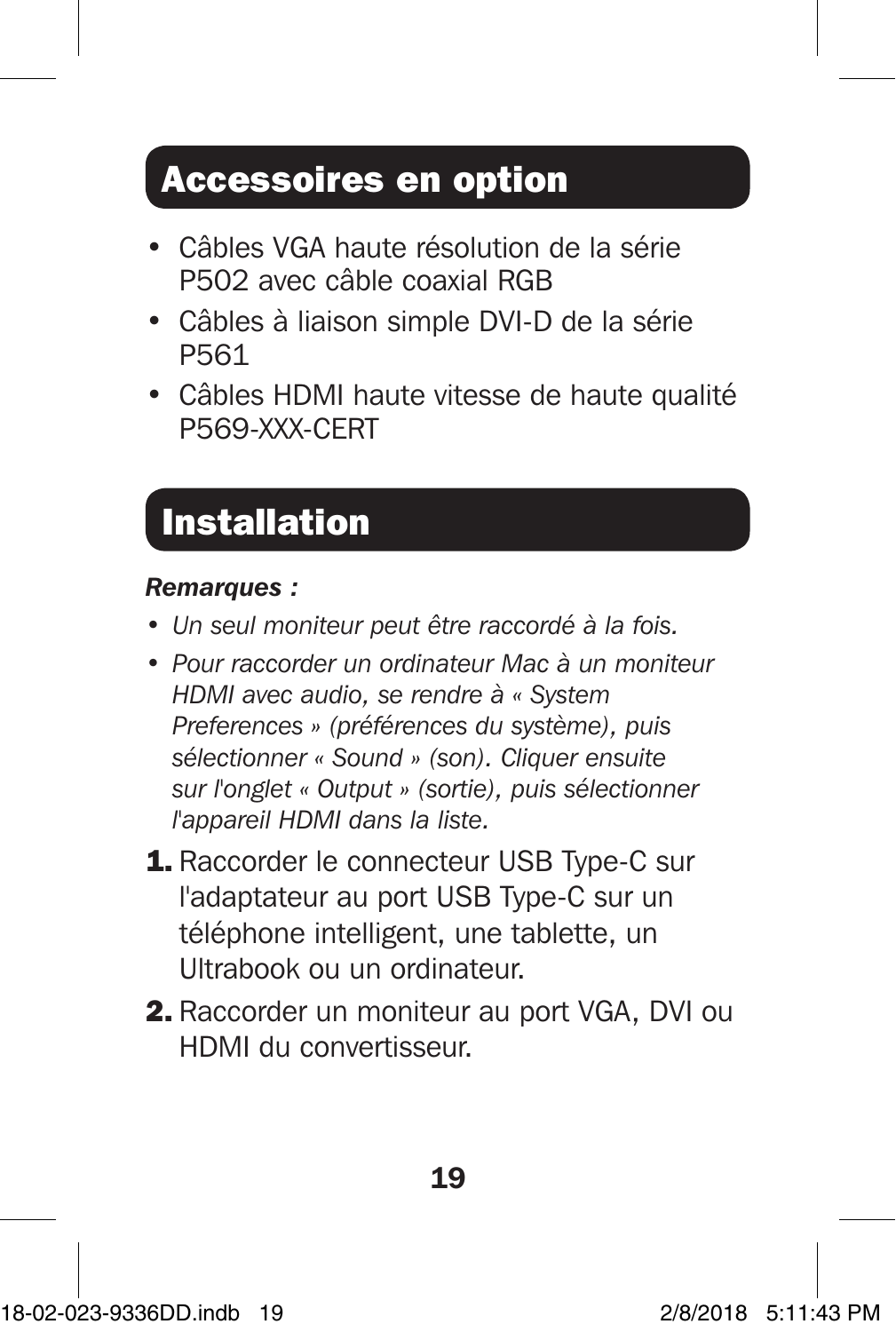## Caractéristiques techniques

| Signal d'entrée        | <b>USB Type-C</b>         |
|------------------------|---------------------------|
| Signal de sortie       | VGA, DVI et HDMI          |
| <b>Résolution HDMI</b> | 3 840 x 2 160. UHD 4K.    |
| maximum                | @ 30 Hz                   |
| <b>Résolution DVI</b>  | 1 920 x 1 080 (1 080 p)   |
| maximum                | @ 60 Hz                   |
| Résolution VGA         | 1 920 x 1 200, y compris  |
| maximum                | 1 080 p $@$ 60 Hz         |
| Profondeur des         | 36 bits Deep Color        |
| couleurs               | (12 bits par canal)       |
| <b>Ecologique</b>      |                           |
| Température de         | 0 à 45 °C (32 à 113 °F)   |
| fonctionnement         |                           |
| Température            | -10 à 70 °C (14 à 158 °F) |
| d'entreposage          |                           |
| Humidité de            | 10 à 85 % HR.             |
| fonctionnement         | sans condensation         |
| Humidité               | 5 à 90 % HR.              |
| d'entreposage          | sans condensation         |
| Consommation           | 1,35 W (5 V @ 270 mA)     |
| d'énergie              |                           |
| maximale               |                           |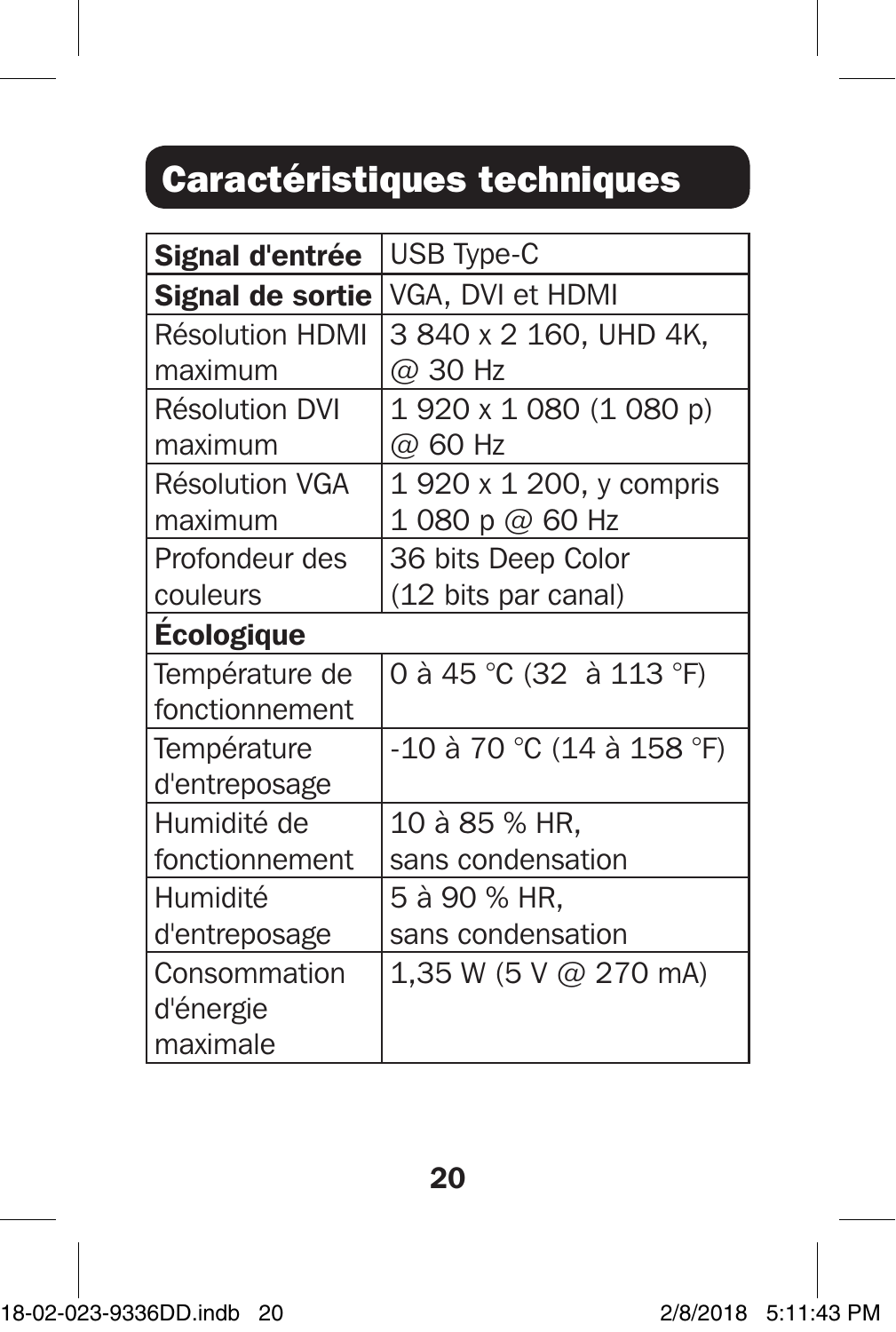### **Garantie**

#### Garantie limitée de 3 ans

TRIPP LITE garantit que ses produits sont exempts de vices de matériaux et de fabrication pendant une période de trois (3) ansn à partir de la date d'achat initiale. La responsabilité de TRIPP LITE, en vertu de la présente garantie, se limite à la réparation ou au remplacement (à sa seule discrétion) de ces produits défectueux. Pour obtenir réparation sous cette garantie, vous devez obtenir un numéro d'autorisation de retour de matériel (« RMA ») auprès de TRIPP LITE ou d'un centre de réparation autorisé par TRIPP LITE. Les produits doivent être retournés à TRIPP LITE ou à un centre de réparation autorisé par TRIPP LITE en port prépayé et être accompagnés d'une brève description du problème et d'un justificatif de la date et du lieu d'achat. Cette garantie ne s'applique pas au matériel ayant été endommagé suite à un accident, à une négligence ou à une application abusive, ou ayant été altéré ou modifié d'une façon quelconque.

SAUF INDICATION CONTRAIRE DANS LES PRÉSENTES, TRIPP LITE N'ÉMET AUCUNE GARANTIE, EXPRESSE OU TACITE, Y COMPRIS DES GARANTIES DE QUALITÉ COMMERCIALE ET D'ADÉQUATION À UN USAGE PARTICULIER.

Certains États n'autorisant pas la limitation ni l'exclusion de garanties tacites, les limitations ou exclusions susmentionnées peuvent ne pas s'appliquer à l'acheteur.

À L'EXCEPTION DES DISPOSITIONS CI-DESSUS, TRIPP LITE NE POURRA EN AUCUN CAS ÊTRE TENUE RESPONSABLE DE DOMMAGES DIRECTS, INDIRECTS, SPÉCIAUX, FORTUITS OU CONSÉCUTIFS RÉSULTANT DE L'UTILISATION DE CE PRODUIT, MÊME SI AYANT ÉTÉ AVISÉE DE L'ÉVENTUALITÉ DE TELS DOMMAGES. Plus précisément, TRIPP LITE ne pourra être tenue responsable de coûts, tels que perte de bénéfices ou de recettes, perte de matériel, impossibilité d'utilisation du matériel, perte de logiciel, perte de données, frais de produits de remplacement, réclamations d'un tiers ou autres.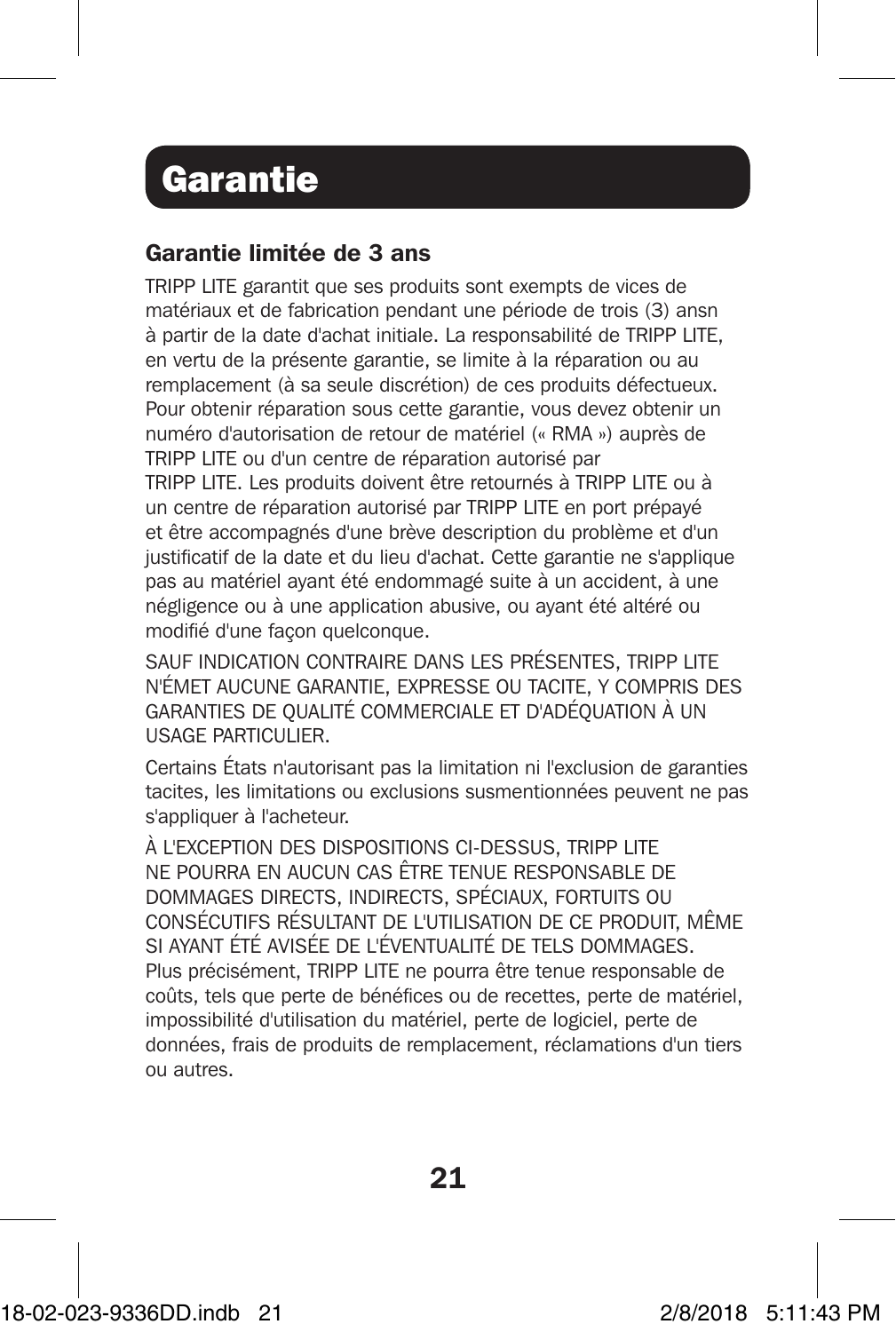## Garantie

Renseignements sur la conformité à la directive DEEE pour les clients de Tripp Lite et les recycleurs (Union européenne)



En vertu de la directive et des règlements d'application relatifs aux déchets d'équipements électriques et électroniques (DEEE), lorsque des clients achètent de l'équipement électrique et électronique neuf de Tripp Lite, ils ont droit :

- D'envoyer l'équipement usagé au recyclage pourvu qu'il remplace un équipement équivalent (cela varie selon les pays)
- De retourner le nouvel équipement afin qu'il soit recyclé à la fin de sa vie utile.

Il n'est pas recommandé d'utiliser cet équipement pour des appareils de survie où une défaillance de cet équipement peut, selon toute vraisemblance, entraîner la défaillance de l'appareil de maintien de la vie ou affecter de façon majeure sa sécurité ou son efficacité.

La politique de Tripp Lite en est une d'amélioration continue. Les caractéristiques techniques sont sujettes à changement sans préavis.



1111 W. 35th Street, Chicago, IL 60609 USA www.tripplite.com/support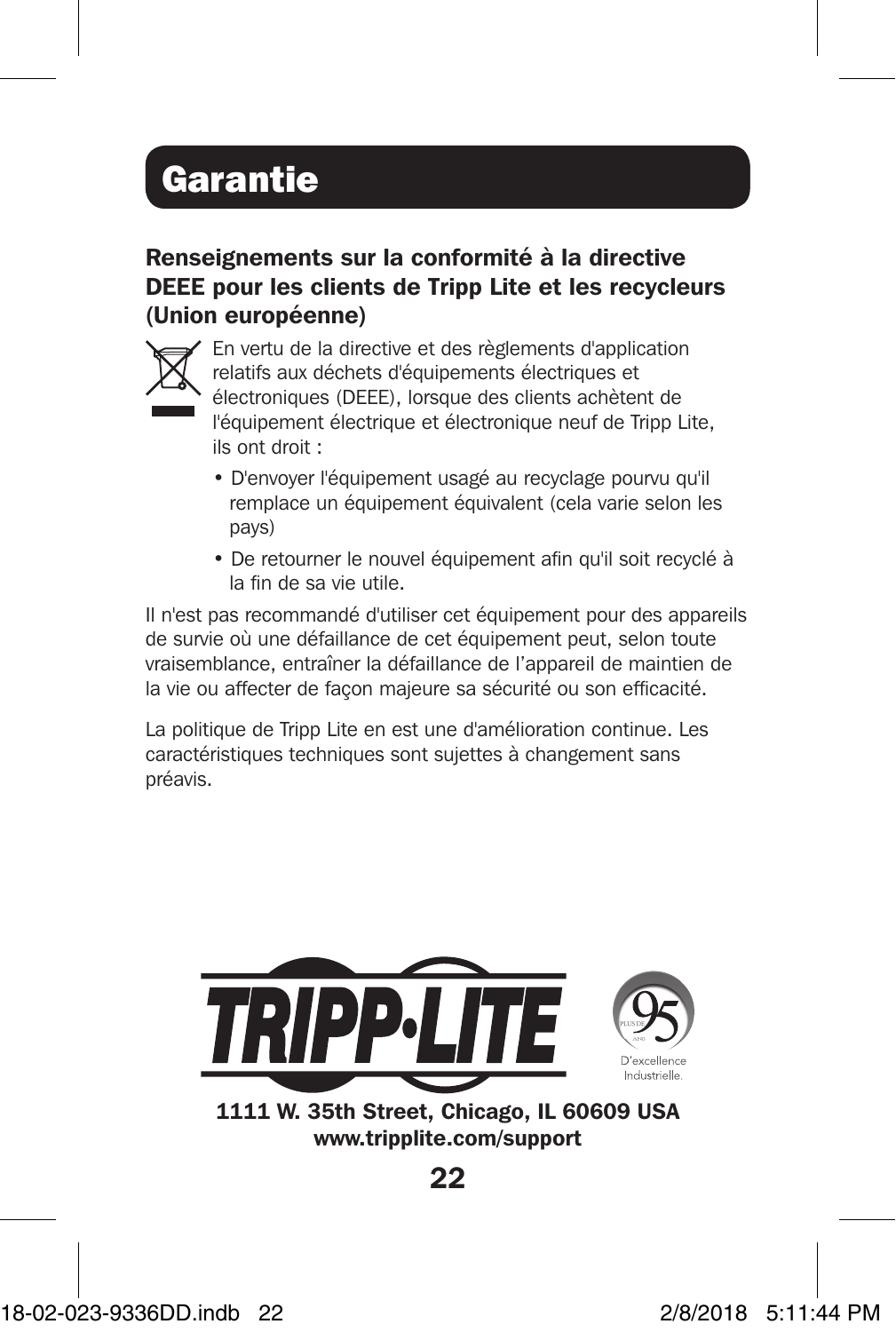# **Руководство пользователя**

# **Универсальный преобразователь USB Type-C™ -HDMI/DVI/VGA**

**Mоделей: U444-06N-HDV4K, U444-06N-HDV4KB**

USB Type-C и USB-C являются торговыми знаками компании USB Implementers Forum

English 1 • Español 9 • Français 16



**1111 W. 35th Street, Chicago, IL 60609 USA www.tripplite.com/support**

Охраняется авторским правом © 2018 Tripp Lite. Перепечатка запрещается.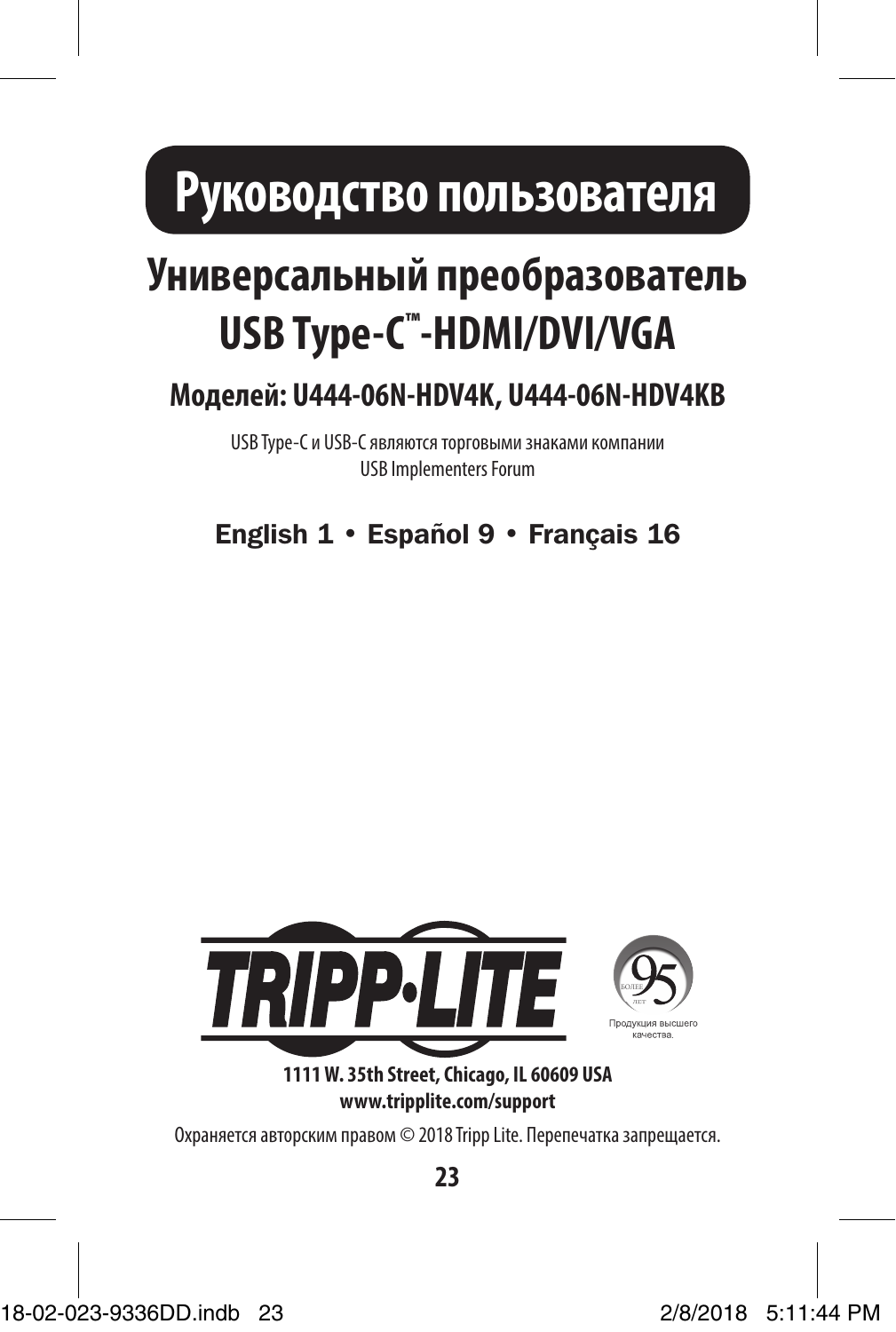### **Характеристики продукта**

- Возможность подключения монитора VGA, DVI или HDMI к порту USB Type-C или Thunderbolt™ 3 портативного или стационарного компьютера
- Поддержка режима USB DisplayPort, обеспечивающая возможность передачи аудио-/видеосигнала через порт USB Type-C смартфона, планшета, устройства Ultrabook или компьютера
- Порт HDMI поддерживает видеосигналы в формате сверхвысокой четкости 4K x 2K (UHD) с разрешением до 3840 x 2160 при 30 Гц
- Порт DVI поддерживает видеоразрешения одноканального уровня до 1920 x 1080 (1080p) при частоте 60 Гц
- Порт VGA поддерживает видеоразрешения до 1920 x 1200 (включая 1080p) при частоте 60 Гц
- Совместимость с системами HDCP v1.3
- Поддержка 36-битового кодирования цвета (по 12 бит на канал)
- Поддержка аудиосистем объемного звучания (7.1) через порт HDMI
- Поддержка полосы пропускания шириной 300 МГц / 3 Гбит/с на канал (9 Гбит/с на все каналы)
- Специально предназначен для использования с устройствами MacBook® , Google Chromebook Pixel™ и всеми компьютерами, оснащенными разъемом USB Type-C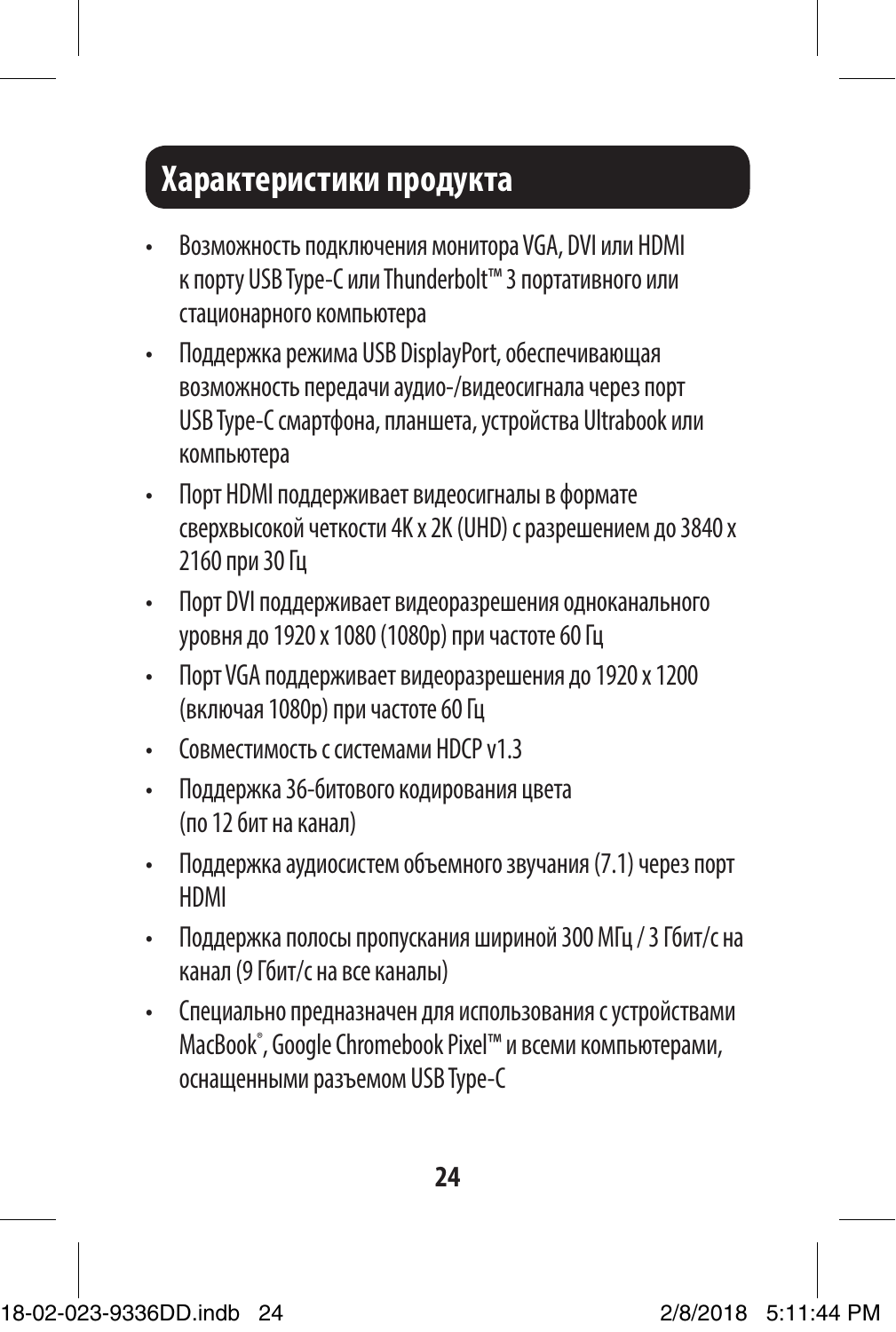### **Характеристики продукта**

- Низкопрофильная конструкция идеально подходит в качестве дорожного устройства, легко помещаясь в сумку для портативного компьютера в то время, когда оно не используется
- Настройка подключаемых устройств по технологии Plugand-Play без необходимости в использовании программного обеспечения или драйверов

### **Содержимое упаковки**

- U444-06N-HDV4K (белый) или U444-06N-HDV4KB (черный)
- Руководство пользователя

### **Системные требования**

- Устройство с разъемом USB Type-C, поддерживающее режим USB Displayport Alternate
- Монитор с портом VGA, DVI или HDMI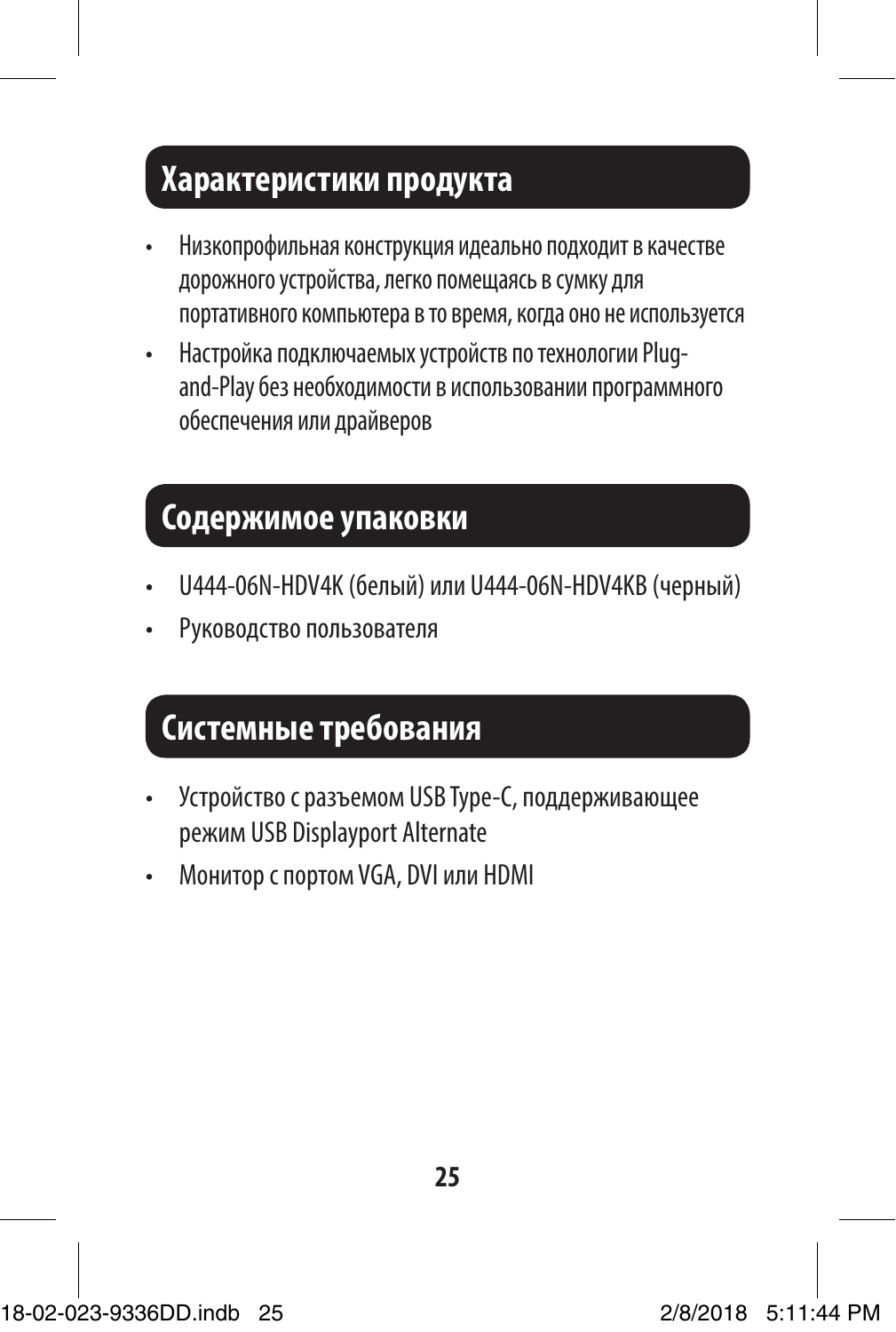### **Опциональные комплектующие**

- Кабель High-Resolution VGA серии P502 с коаксиальными разъемами RGB
- Кабели DVI-D Single-Link серии P561
- Высокоскоростные HDMI-кабели высшего качества мод. P569-XXX-CERT

### **Установка**

Примечания:

- Устройство рассчитано на одновременное подключение только одного монитора.
- Для подключения компьютера Mac к HDMI-монитору с аудиоканалом перейдите в меню "Настройки системы" и выберите опцию "Sound" ("Звук"). Затем нажмите на вкладку "Output" ("Выход") и выберите свое HDMI-устройство из списка.
- **1.** Подключите разъем USB Type-C адаптера к порту USB Type-C своего смартфона, планшета, устройства Ultrabook или компьютера.
- **2.** Подключите монитор к порту VGA, DVI или HDMI преобразователя.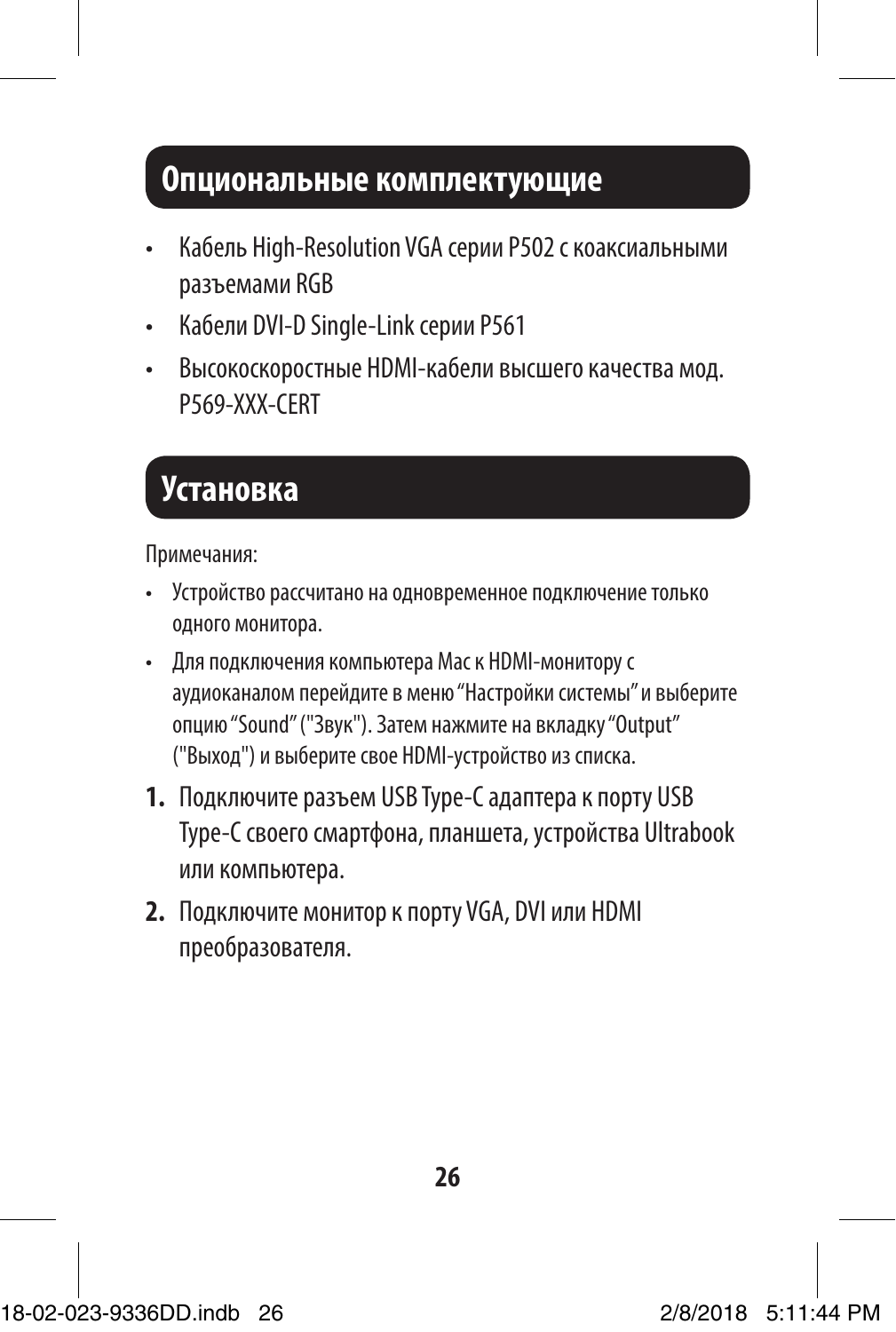### **Технические характеристики**

| Входной сигнал       | USB Type-C                      |
|----------------------|---------------------------------|
| Выходной сигнал      | VGA, DVI и HDMI                 |
| Максимальное         | 3840 х 2160, UHD 4К при 30 Гц   |
| разрешение HDMI      |                                 |
| Максимальное         | 1920 х 1080 (1080р) при 60 Гц   |
| разрешение DVI       |                                 |
| Максимальное         | 1920 х 1200 (включая 1080р) при |
| разрешение VGA       | 60 Гц                           |
| Разрядность цвета    | 36-битовое кодирование цвета    |
|                      | (по 12 бит на канал)            |
| Условия эксплуатации |                                 |
| Диапазон рабочих     |                                 |
| температур           | От 0 до 45°С                    |
| Диапазон температур  |                                 |
| хранения             | От-10 до 70°С                   |
| Рабочий диапазон     | Относительная влажность от 0    |
| влажности            | до 85%,                         |
|                      | без образования конденсата      |
| Диапазон влажности   | Относительная влажность от 5    |
| при хранении         | до 90%,                         |
|                      | без образования конденсата      |
| Максимальная         | 1,35 Вт (5 В при 270 мА)        |
| потребляемая         |                                 |
| МОЩНОСТЬ             |                                 |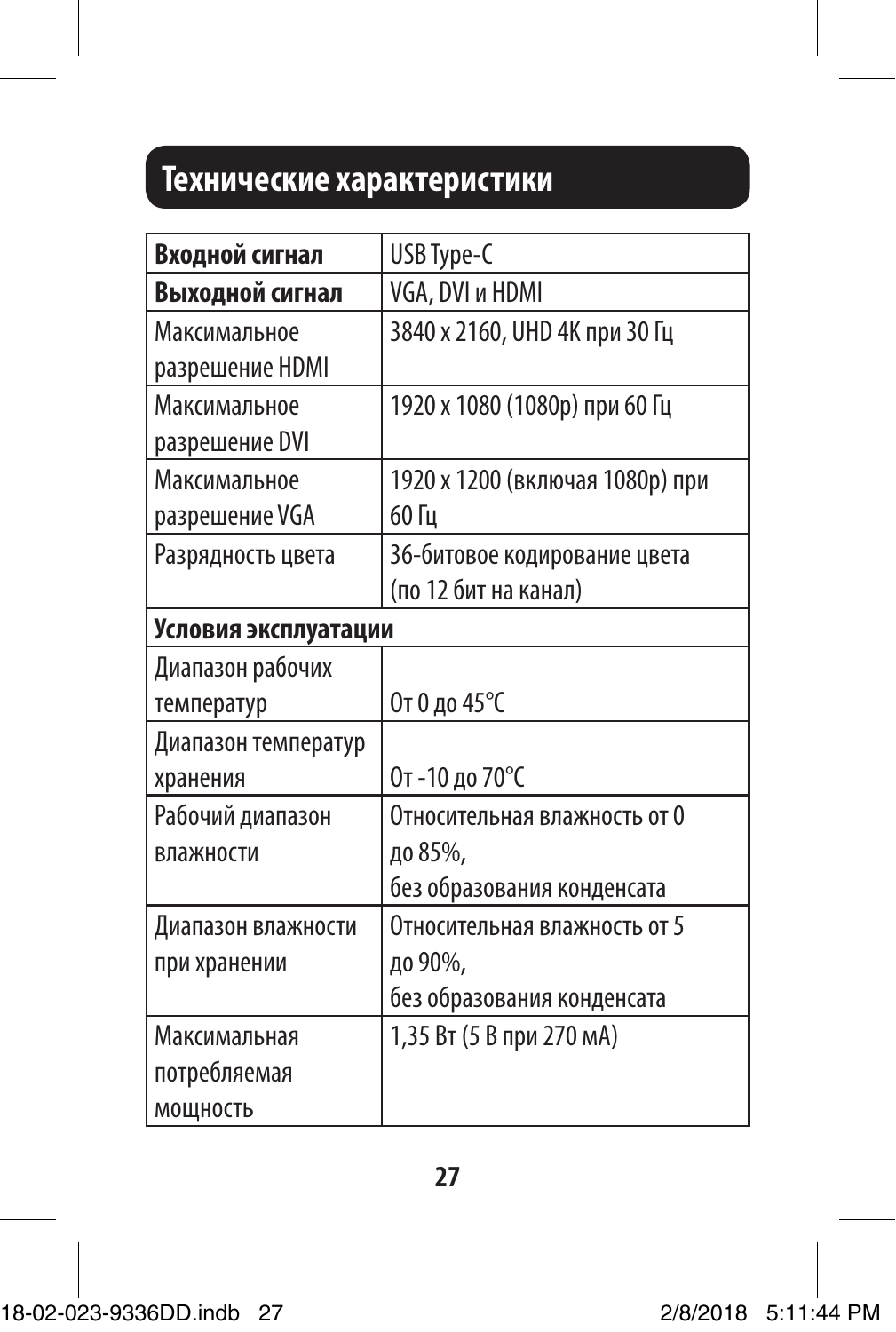### **Установка Гарантийные обязательства**

#### **Ограниченная гарантия на 3 года**

Компания TRIPP LITE гарантирует отсутствие дефектов материалов и изготовления в течение одного (1) года с момента первоначальной покупки. Обязательства компании TRIPP LITE по настоящей гарантии ограничиваются ремонтом или заменой (по ее единоличному усмотрению) любых таких дефектных изделий. Для получения услуг по данной гарантии необходимо получить номер Returned Material Authorization (RMA - разрешение на возврат материалов) от компании TRIPP LITE или ее авторизованного сервисного центра. Изделия должны быть возвращены в компанию TRIPP LITE или авторизованный сервисный центр TRIPP LITE с предоплатой транспортных расходов и сопровождаться кратким описанием возникшей проблемы и документом, подтверждающим дату и место его приобретения. Действие настоящей гарантии не распространяется на оборудование, поврежденное в результате аварии, небрежного обращения или неправильного использования, а также видоизмененное каким бы то ни было образом.

ЗА ИСКЛЮЧЕНИЕМ ПРЕДУСМОТРЕННЫХ ЗДЕСЬ СЛУЧАЕВ КОМПАНИЯ TRIPP LITE НЕ ПРЕДОСТАВЛЯЕТ КАКИХ-ЛИБО ЯВНЫХ ИЛИ ПОДРАЗУМЕВАЕМЫХ ГАРАНТИЙ, ВКЛЮЧАЯ ГАРАНТИИ КОММЕРЧЕСКОЙ ПРИГОДНОСТИ И ПРИГОДНОСТИ ДЛЯ КАКОЙ-ЛИБО КОНКРЕТНОЙ ЦЕЛИ.

В некоторых штатах/государствах ограничение или исключение подразумеваемых гарантий не допускается; следовательно, вышеуказанное(-ые) ограничение(-я) или исключение(-я) могут не распространяться на покупателя.

ЗА ИСКЛЮЧЕНИЕМ ПРЕДУСМОТРЕННЫХ ВЫШЕ СЛУЧАЕВ КОМПАНИЯ TRIPP LITE НИ ПРИ КАКИХ ОБСТОЯТЕЛЬСТВАХ НЕ НЕСЕТ ОТВЕТСТВЕННОСТИ ЗА ПРЯМЫЕ, КОСВЕННЫЕ, СЛУЧАЙНЫЕ ИЛИ ПОБОЧНЫЕ УБЫТКИ ЛИБО УБЫТКИ, ОПРЕДЕЛЯЕМЫЕ ОСОБЫМИ ОБСТОЯТЕЛЬСТВАМИ, ВОЗНИКАЮЩИЕ В СВЯЗИ С ИСПОЛЬЗОВАНИЕМ ДАННОГО ИЗДЕЛИЯ, ДАЖЕ В СЛУЧАЕ ЕЕ ИНФОРМИРОВАНИЯ О ВОЗМОЖНОСТИ НАСТУПЛЕНИЯ ТАКИХ УБЫТКОВ. В частности, компания TRIPP LITE не несет ответственности за какие-либо издержки, такие как упущенные прибыли или доходы, потеря оборудования, потеря возможности использования оборудования, потеря программного обеспечения, потеря данных, расходы на заменители, урегулирование претензий третьих лиц и пр.